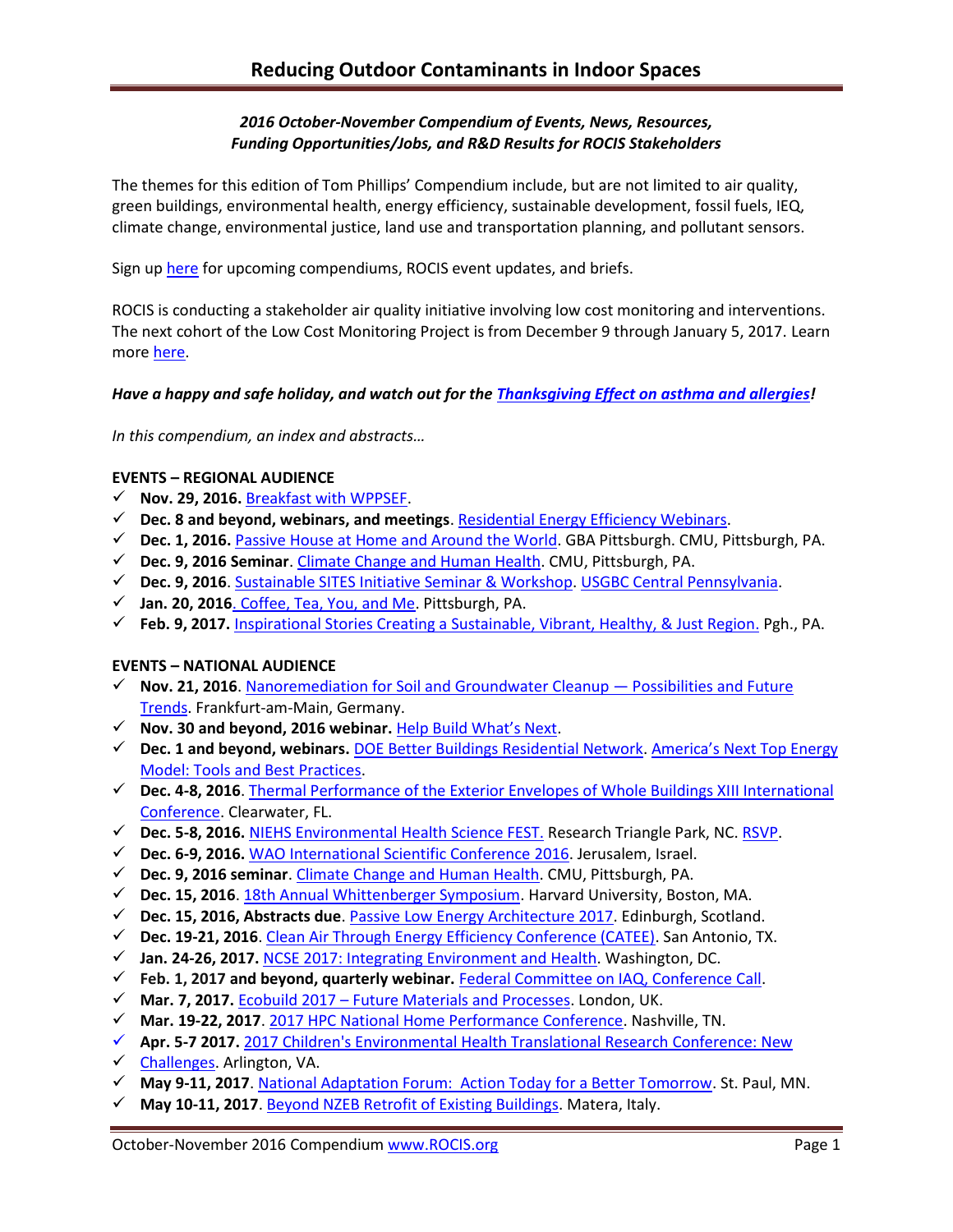# **EVENTS – NATIONAL AUDIENCE (Continued)**

- **May 15-17, 2017**[. Better Buildings Summit.](https://betterbuildingsinitiative.energy.gov/summit) Washington, D.C.
- **May 17-20, 2017.** [CitSci2017.](http://citizenscience.org/2016/07/13/citsci2017-may-17-20th-in-saint-paul-minnesota/) International conference on citizen science. Saint Paul, MN.
- **Jun. 5-8. 2017.** Air & Waste Mgt. Assoc. [2017: Bridging Environment, Health, &](http://www.awma.org/events-webinars/upcoming-events/ACE2017/about-the-conference) Energy. Pgh., PA.
- **Jun. 5-9, 2017.** [ECCA 2017, European Climate Change Adaptation Conference: Our Climate Ready](http://ecca2017.eu/conference/)  [Future.](http://ecca2017.eu/conference/) Glasgow, UK.
- **Oct. 4-7, 2017**. [N. American Passive House Network 2017: Passive House + Renewables.](http://naphnetwork.org/conference/) Oakland, CA.
- **Dec. 5-7, 2017**. [2017 National Brownfields Training Conference.](https://www.epa.gov/brownfields/2017-national-brownfields-training-conference) U.S. EPA and ICMA. Pittsburgh, PA.

## **REGIONAL NEWS**

AIR QUALITY

- $\checkmark$  [Pitt Study Shows Buses Main Source of Diesel Pollution.](http://pittnews.com/article/113846/top-stories/pitt-study-shows-buses-main-source-diesel-pollution/) Nov. 16, 2016.
- $\checkmark$  [Pittsburgh Air Pollution News](http://gasp-pgh.org/wp-content/uploads/hotline-2016fall-web.pdf) & Information in the GASP Hotline. Also [Smell Pgh. App.](http://www.cmucreatelab.org/projects/Smell_Pittsburgh) Nov. 18, 2016.
- $\checkmark$  [A Major Source Permit That Has Major Problems.](http://gasp-pgh.org/2016/11/14/a-major-source-permit-that-has-major-problems/) Nov. 14, 2016.
- $\checkmark$  [Asbestos Problems in Allegheny County.](http://www.achd.net/air/pubs/EcoCurrents/2016_July-Sept.pdf) Sep. 2016.

GREEN BUILDING

- Chartiers Valley Schools Chart [New Territory for School Design and Construction.](https://www.go-gba.org/chartiers-valley-school-district-charting-new-territory-school-design-construction/) Nov. 11, 2016.
- ← [Pittsburgh 2030 District Reaches One Hundred Property Partners Milestone.](https://www.go-gba.org/one-hundred-property-partners-milestone-success/) Nov. 7, 2016.

## SUSTAINABLE DEVELOPMENT

- **Mayor Peduto Unveils P4 Tool to 'Level the Development Playing Field' in Pittsburgh.** Oct. 11, 2016. FOSSIL FUELS
- $\checkmark$  [In Pittsburgh's Neighborhoods, a Natural Gas Leak Every 2 Miles.](http://powersource.post-gazette.com/powersource/policy-powersource/2016/11/15/A-natural-gas-leak-every-two-miles-in-Pittsburgh-neighborhoods/stories/201611160069) Nov. 16, 2016.
- $\checkmark$  [Study IDs Old Gas Wells as Key Source of Leaks from Abandoned PA Wells.](http://powersource.post-gazette.com/powersource/policy-powersource/2016/11/14/Study-pinpoints-leakiest-abandoned-oil-and-gas-wells/stories/201611140178) Nov. 14, 2016.

## **OTHER NEWS**

IEQ

- $\checkmark$  [Denver Passes Big Bond Issue to Cool and Repair Schools.](http://www.denverpost.com/2016/11/08/colorado-school-bond-issue-election-results/) Nov. 8, 2016.
- $\checkmark$  [Clean, Fresh Air: Getting What We Need.](https://www.buildinggreen.com/sites/default/files/ebn/EBN_25-11.pdf) Nov. 2016.
- $\checkmark$  [Bromine-containing Dyes Dwarf Flame Retardants in House Dust.](http://cen.acs.org/articles/94/web/2016/11/Bromine-containing-dyes-dwarf-flame.html) Nov. 11, 2016.
- $\checkmark$  [Tips for Child Care Providers and Everyone.](http://www.cleanhealthyny.org/) Oct. 14, 2016.
- $\checkmark$  BPI's Healthy Home Evaluator [\(HHE\) Certification to Help Families Nationwide.](http://www.asthmacommunitynetwork.org/node/16478)
- [Why Students and Staff are Breathing Easier at a Few South Bay Schools.](http://www.dailybreeze.com/environment-and-nature/20161029/why-students-and-staff-are-breathing-easier-at-a-few-south-bay-schools) Oct. 29, 2016.

ENVIRONMENTAL HEALTH

- $\checkmark$  [Now More Than Ever.](http://www.cleanhealthyny.org/blog) Nov. 14, 2016.
- [Where There's Smoke](https://yibsfieldnotes.atavist.com/lucia_w). Sep. 2016.
- [Climate Talks Should Consider 'Immediate' Health Burden of Air Pollution](https://www.hsph.harvard.edu/news/hsph-in-the-news/climate-talks-should-consider-immediate-health-burden-of-air-pollution/). Nov. 14, 2016.
- $\checkmark$  [Valley Fever Awareness.](http://www.kerngoldenempire.com/news/valley-fever-awareness) Nov. 16, 2016.
- ENERGY EFFICIENCY AND GREEN BUILDINGS
- [GreenBuild 2016: Field Notes. Day 1](https://www.go-gba.org/greenbuild-2016-notes-field-day-1/) an[d Day 2.](https://www.go-gba.org/greenbuild-2016-notes-field-summit-day/) Oct. 5-6, 2016.

# CLIMATE CHANGE

- ◆ [New Report from EU on Scaling Up Deep Energy Renovation.](http://www.buildup.eu/en/news/new-report-bpie-and-i24-scaling-deep-energy-renovation) Nov. 16, 2016.
- $\checkmark$  [C40 launches GPC Interactive Dashboard to Explore Cities' GHG Emissions.](http://www.c40.org/blog_posts/c40-launches-gpc-interactive-dashboard-to-explore-cities-ghg-emissions) Oct. 07, 2016.
- [35 Finalists Chosen for Fourth-Annual C40 Cities Awards.](http://www.c40.org/blog_posts/35-finalists-chosen-for-fourth-annual-c40-cities-awards) Sep. 20, 2016.
- $\checkmark$  [Local Leadership: High Hopes in a Time of High Anxiety.](http://www.iscvt.org/local-leadership/) Nov. 15, 2016.
- $\checkmark$  DOE Announces New [Better Buildings Zero Energy Districts Accelerator.](http://energy.gov/eere/articles/energy-department-announces-partnerships-under-new-better-buildings-zero-energy) Nov. 16, 2016. FOSSIL FUELS
- $\checkmark$  [Decommissioning Fossil Fuel Power Plants Between Now & 2030 Essential for Europe's](http://www.eea.europa.eu/highlights/decommissioning-fossil-fuel-power-plants) Low Carbon [Future.](http://www.eea.europa.eu/highlights/decommissioning-fossil-fuel-power-plants) Oct. 7, 2016.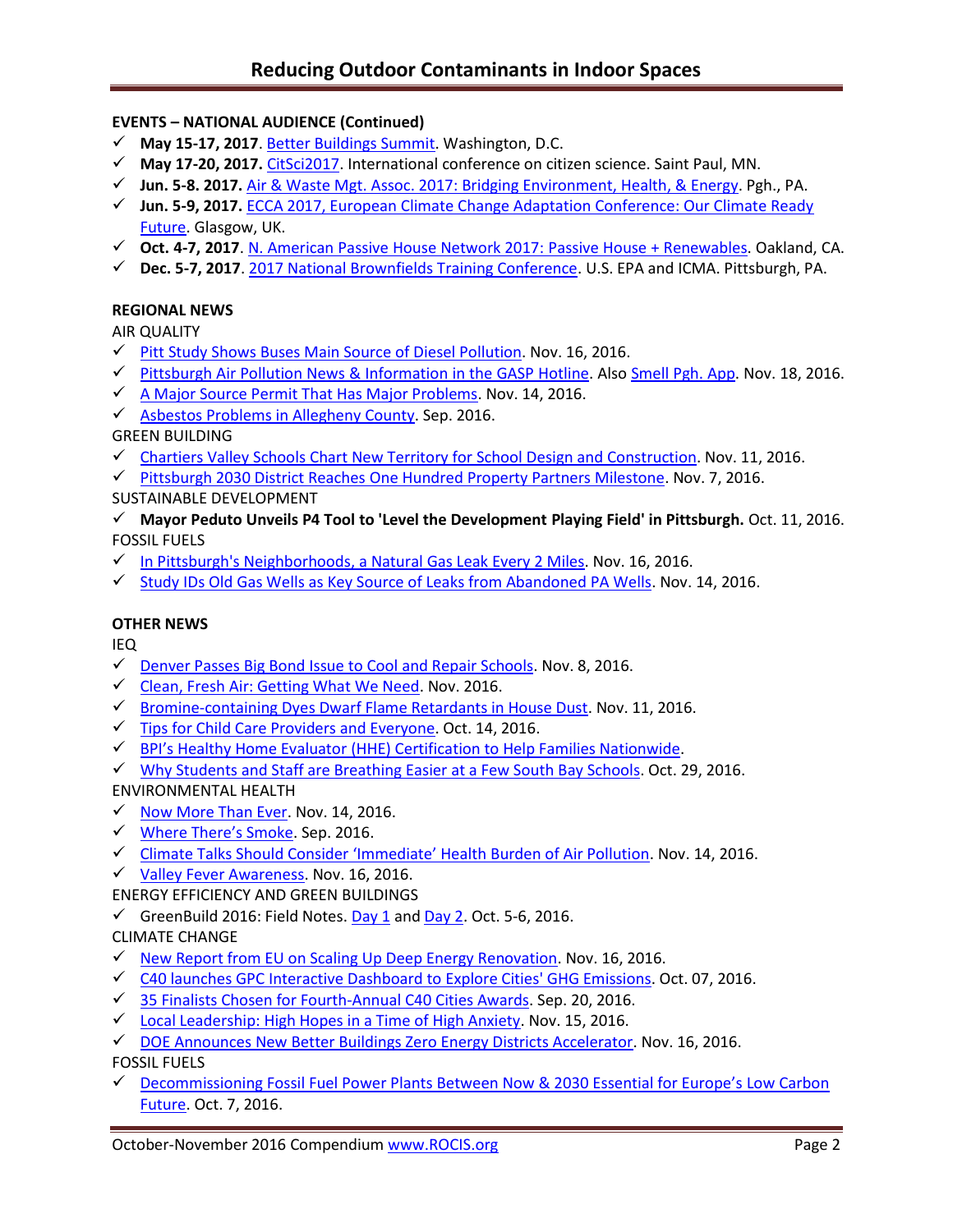# **OTHER NEWS (Continued)**

ENVIRONMENTAL JUSTICE

- $\checkmark$  "Blueprint for a Healthier America" Calls for High-Impact Policies for Next Administration and [Congress.](http://healthyamericans.org/report/129) Oct. 19, 2016.
- [Largest Green Wall in Seattle Takes Shape in Georgetown.](http://www.seattleweekly.com/news/largest-green-wall-in-seattle-takes-shape-in-georgetown/) Oct. 25, 2016.
- LAND USE AND TRANSPORTATION PLANNING
- [U.N. Report: Walking and Cycling Infrastructure Is Urgent Health and Climate Priority.](http://www.unep.org/newscentre/default.aspx?DocumentID=27086&ArticleID=36285) Oct. 20, 2016.

## **RESOURCES**

IEQ

- $\checkmark$  [Environmental Health at Home and in the Nursery.](https://www.google.com/url?sa=t&rct=j&q=&esrc=s&source=web&cd=1&cad=rja&uact=8&ved=0ahUKEwiiqf-S-rLQAhXL1CYKHVQbDIMQFggdMAA&url=https%3A%2F%2Fwww.rit.edu%2Faffiliate%2Fnysp2i%2Fsites%2Frit.edu.affiliate.nysp2i%2Ffiles%2Fdocs%2Fworkshops%2F3%2520-rgh_environmental_health_at_home__in_the_nursery_nov13_0.pdf&usg=AFQjCNEy5Qsmvf2RzPe9E7o1hZjkoXGY-w&sig2=82rwwIagS3I86niJF4lyTw) Winnebeck, 2013.
- $\checkmark$  [Pollution Prevention through Child Care Provider Engagement.](https://www.rit.edu/affiliate/nysp2i/sites/rit.edu.affiliate.nysp2i/files/docs/case-studies/06-NYSP2I-CHNY_final_0.pdf) [Clean and Healthy New York,](http://www.cleanhealthyny.org/) 2015. ENVIRONMENTAL HEALTH
- $\checkmark$  [ISEE 2016: Old and New Risks: Challenges for Environmental Epidemiology.](http://ehp03.niehs.nih.gov/isee/isee-2016/)
- $\checkmark$  [Air Quality Flag Program.](https://www.airnow.gov/index.cfm?action=flag_program.educational)
- $\checkmark$  [Biomonitoring California Program.](http://biomonitoring.ca.gov/)
- [Asthma Research Summaries.](http://www.asthmacommunitynetwork.org/AsthmaResearch?utm_content=&utm_medium=email&utm_name=&utm_source=govdelivery&utm_term=)

## GREEN AND HEALTHY BUILDINGS

- $\checkmark$  [Cannabis Sustainability Symposium 2016.](http://www.cannabissustainability.org/)
- [Moving to the Head of Class: An Energy Efficiency Resource Guide for Pennsylvania Schools.](http://keealliance.org/schools/)
- [NAPHN16 Conference & Expo Presentations](http://naphnetwork.org/resources/)**.**
- **SENSORS**
- ← Personal Environmental Exposure Measurements: Making Sense & Making Use of Emerging [Capabilities.](http://nas-sites.org/emergingscience/personal-exposure-measurement/)

## **FUNDING OPPORTUNITIES AND JOBS**

- $\checkmark$  [Asthma and Allergic Diseases Research Grants.](http://www.rampasthma.org/archives/14267) NIH. Due Apr. 3, 2017.
- $\checkmark$  Moving to the Head [of the Class Awards.](http://keealliance.org/schools-award/) Due Mar. 3, 2017.
- [Community-Focused Pollution Prevention Grants in New York State.](https://www.rit.edu/affiliate/nysp2i/community-programs/community-grants)
- $\checkmark$  [Anticipating Environmental, Health Impacts & Behavioral Drivers of Deep Decarbonization.](file:///C:/Anticipating%20the%20Environmental%20Impacts%20and%20Behavioral%20Drivers%20of%20Deep%20Decarbonization%20%20Due%20Date/%2002:10:2017) Due Feb.10, 2017.
- **Additional jobs and funding**: posted in Green Building Alliance monthly newsletters.

## **RESEARCH AND DEMONSTRATION**

IEQ

- $\checkmark$  [Public Health Stops at the School House Door.](http://ehp.niehs.nih.gov/ehp530/) Paulson and Barnett, 2016.
- $\checkmark$  [Indoor Environmental Control Practices and Asthma Management.](http://pediatrics.aappublications.org/content/138/5/e20162589.full) Matsui et al., 2016.
- $\checkmark$  Selected items from [Indoor Air, December 2016.](http://onlinelibrary.wiley.com/doi/10.1111/ina.2016.26.issue-6/issuetoc?campaign=woletoc)

# ENVIRONMENTAL HEALTH

- $\checkmark$  [Acute Impact of Hourly Ambient Air Pollution on Preterm Birth.](http://ehp.niehs.nih.gov/ehp200/) Li et al., 2016.
- $\checkmark$  A National Cohort Study of Effects of PM<sub>2.5</sub> and Ozone at Low Concentrations on Mortality in the [Continental United States.](http://ehp.niehs.nih.gov/isee/2016-o-001-4040/) Di et al., 2016 Abstract.
- ✔ School Siting Near Industrial Chemical Facilities: Findings from the U.S. Chemical Safety Board's [Investigation of the West Fertilizer Explosion.](http://ehp.niehs.nih.gov/ehp132/) Tinnery et al., 2016.
- [Intrauterine Inflammation and Maternal Exposure to Ambient PM](http://ehp.niehs.nih.gov/ehp243/)<sub>2.5</sub> during Preconception and [Specific Periods of Pregnancy: The Boston Birth Cohort. N](http://ehp.niehs.nih.gov/ehp243/)achman et al., 2016.
- [Reducing Phthalate, Paraben, and Phenol Exposure from Personal Care Products in Adolescent Girls:](http://ehp.niehs.nih.gov/15-10514/)  [Findings from the HERMOSA Intervention Study.](http://ehp.niehs.nih.gov/15-10514/) Harley et al., 2016.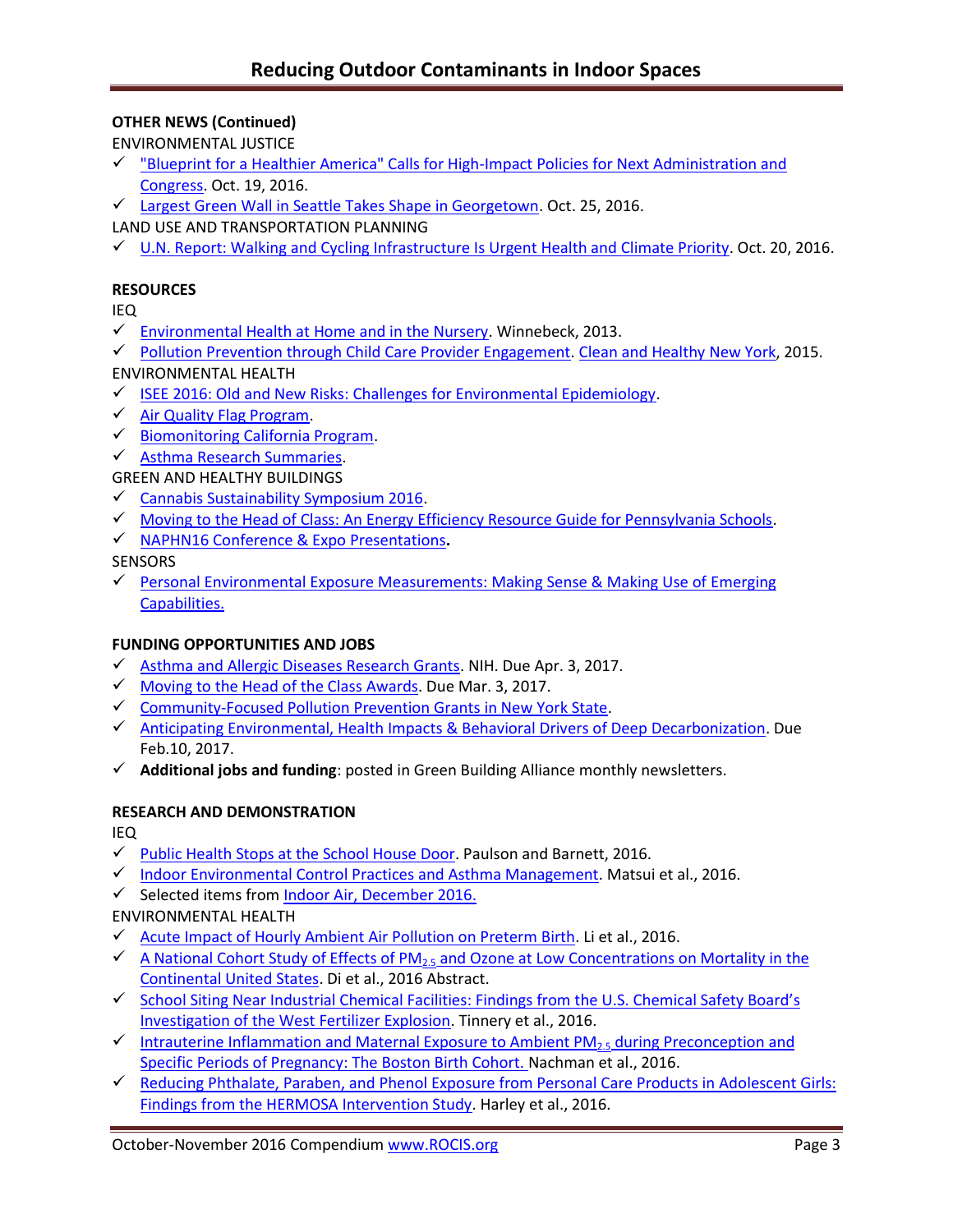## **RESEARCH AND DEMONSTRATION**

ENVIRONMENTAL HEALTH (Continued)

- $\checkmark$  Occupational Exposure to Endocrine-Disrupting Chemicals and Birth Weight and Length of [Gestation: A European Meta-Analysis.](file:///C:/Users/lwigington/Downloads/ehp.niehs.nih.gov/childrens-health) Birks et al., 2016.
- [Asthma Exacerbations and Traffic: Examining Relationships Using Link-based Traffic Metrics and a](http://ehjournal.biomedcentral.com/articles/10.1186/s12940-016-0184-2) [Comprehensive Patient Database.](http://ehjournal.biomedcentral.com/articles/10.1186/s12940-016-0184-2) Lindgren et al., 2016.
- [Delivering Opportunity: How Electric Buses and Trucks Can Create Jobs and Improve Public Health in](http://www.ucsusa.org/clean-vehicles/electric-vehicles/freight-electrification#.WC2KxoWsOwk)  [California.](http://www.ucsusa.org/clean-vehicles/electric-vehicles/freight-electrification#.WC2KxoWsOwk) Union of Concerned Scientists, 2016.
- $\checkmark$  [Air Toxics Community Studies, 2016 National Ambient Air Monitoring Conference,](file:///C:/Users/lwigington/Downloads/2016%20National%20Ambient%20Air%20Monitoring%20Conference) St. Louis, MO.
- See also: [Posters](https://www.epa.gov/sites/production/files/2016-09/documents/castnet_ozone_monitoring.pdf) on wood smoke, PM, ozone, and VOC monitoring.
- CLIMATE CHANGE
- $\checkmark$  Advantages of a City-scale Emission Inventory for Urban Air Quality Research and Policy: The Case of [Nanjing, a Typical Industrial City in the Yangtze River Delta, China.](http://www.atmos-chem-phys.net/15/12623/2015/acp-15-12623-2015.pdf) Zhao et al., 2015.
- $\checkmark$  Comparing City-scale Greenhouse Gas (GHG) Emission Accounting Methods: Implementation, [Approximations, and Policy Relevance.](http://digital.auraria.edu/AA00000056/00001) Chavez, 2012.
- $\checkmark$  Urbanization and the Carbon Cycle: Current Capabilities and Research Outlook from the Natural [Sciences Perspective](http://onlinelibrary.wiley.com/doi/10.1002/2014EF000255/full)*.* Hutyra et al., 2014.

ENVIRONMENTAL JUSTICE

 $\checkmark$  [Effects of Local Health Interventions on Inequality in Life Expectancy: New Publicly Available Data.](http://www.asthmacommunitynetwork.org/node/16478) Chetty et al., 2016.

**SENSORS** 

- $\checkmark$  Sensors and [Other Emerging Technologies, 2016 National Ambient Air Monitoring Conference,](https://www.epa.gov/amtic/sensors-and-other-emerging-technologies-2016-naamc) St. Louis, MO.
- [Community Air Sensor Network \(CAIRSENSE\) Project: Evaluation of Low-cost Sensor Performance in](http://www.atmos-meas-tech.net/9/5281/2016/amt-9-5281-2016.pdf)  [a Suburban Environment in the Southeastern United States.](http://www.atmos-meas-tech.net/9/5281/2016/amt-9-5281-2016.pdf) Jiao et al., 2016.

## **ABSTRACTS for the above items**

## **EVENTS – REGIONAL AUDIENCE**

**Nov. 29, 2016.** [Breakfast with WPPSEF.](https://www.go-gba.org/events/breakfast-with-wppsef-2/) Join the West Penn Power Sustainable Energy Fund (WPPSEF) and GBA to learn about WPPSEF's work and see if your project is eligible for funding. **Pittsburgh, PA.**

**Dec. 8 and beyond, webinars, and meetings**. [Residential Energy Efficiency Webinars.](http://pennenergycodes.com/) Penn Energy Codes. For example: **Dec. 8**, Going Beyond Code – Above Code Programs and the Future of Energy Efficient Housing.

**Dec. 1, 2016.** [Passive House at Home and Around the World.](https://www.go-gba.org/events/inspire-speakers-series-presents-inspirational-stories-creating-sustainable-vibrant-healthy-just-region/) GBA Pittsburgh. Michael McCarthy, Passive House Academy, will give a brief overview of the origins of Passive House and share some colorful case studies from different applications (both residential and commercial) from around the world. He'll also give some insight into considerations for our specific region, including multifamily project applications. Registration requested. Free to CMU students and faculty; registration requested. CMU, Pittsburgh, PA.

**Dec. 9, 2016 Seminar**. [Climate Change and Human Health:](http://www.cmu.edu/cee/events/seminar.html) Reflections on Research and Remaining Challenges[. Michelle Bell,](http://bell-lab.yale.edu/) Yale University. Dr. Bell is a leading research on air pollution epidemiology, including IAQ, outdoor pollution, and wildfire smoke. This seminar will present research on some ways climate change could impact human health, and the challenges associated with research on the human health consequences of climate change and potential paths forward. CMU, Pittsburgh, PA.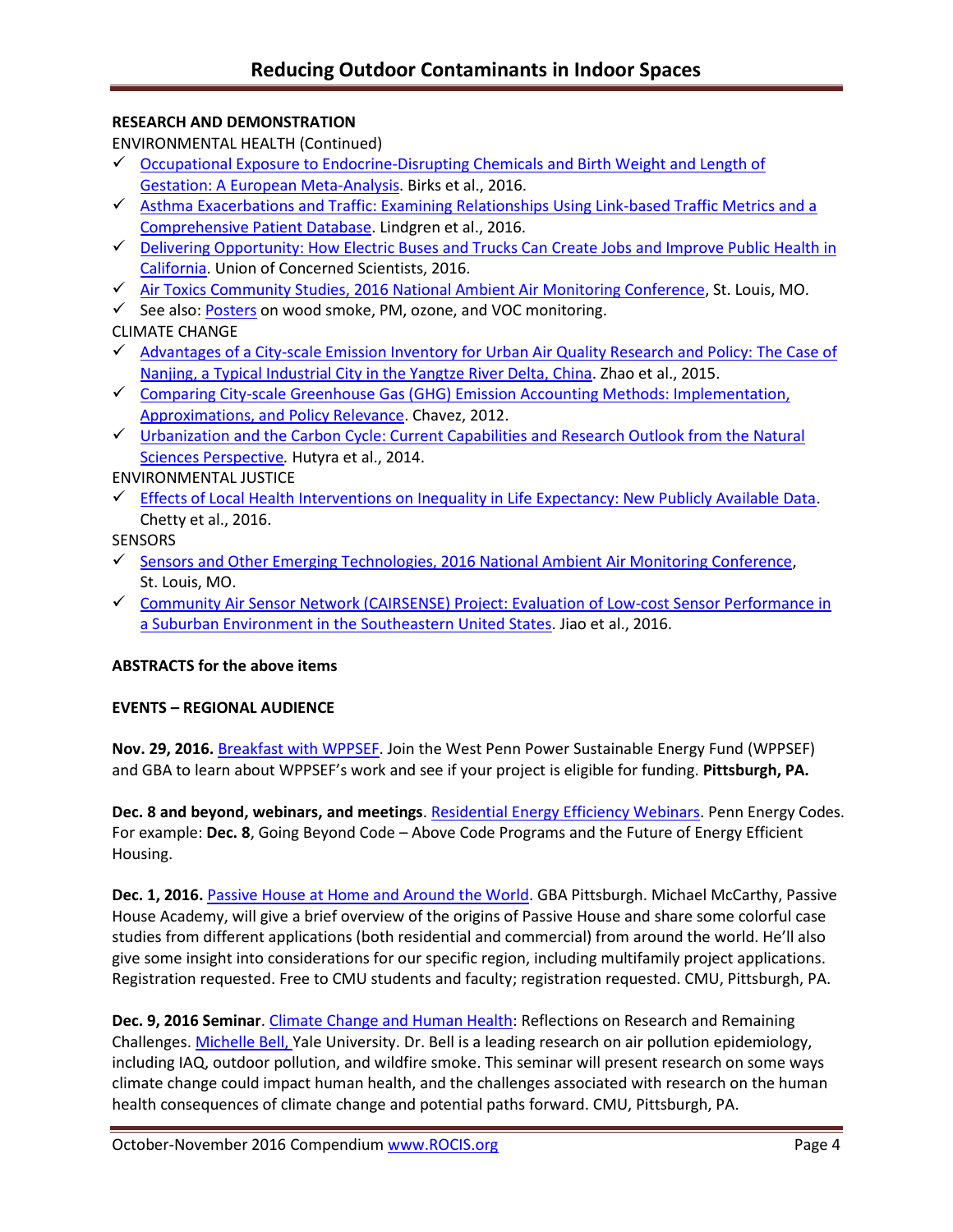## **EVENTS – REGIONAL AUDIENCE (Continued)**

**Dec. 9, 2016**. [Sustainable SITES Initiative Seminar & Workshop.](http://www.usgbc.org/event/sustainable-sites-initiative-seminar-workshop) [USGBC Central Pennsylvania.](http://www.usgbc.org/usgbc-central-pennsylvania) SITES is a comprehensive rating and certification system for developing sustainable landscapes, based on the understanding that land development can be planned, designed, and maintained to protect and enhance ecosystem benefits. Case studies will be presented, and brainstorming will be done for a current development plan. Pequea, PA.

**Jan. 20, 2016**[. Coffee, Tea, You, and Me.](https://www.go-gba.org/events/coffee-tea-you-and-me/) Join the Green Building Alliance (GBA) Executive Director, Aurora Sharrard, for Friday morning coffee, tea, and stimulating conversation about the world of healthy and high-performing buildings. Use these bi-monthly chats with Aurora to ask questions, share ideas, and discuss new and innovative solutions for the built environment. Pittsburgh, PA.

**Feb. 9, 2017.** [Inspirational Stories About Creating a Sustainable, Vibrant, Healthy, and Just Region.](https://www.go-gba.org/events/inspire-speakers-series-presents-inspirational-stories-creating-sustainable-vibrant-healthy-just-region/) GBA Hear stories at this annual event from citizens who are working to create sustainable, vibrant, healthy, and just places for us all to live, work, learn, and play. This Moth-style and TED-like event will dare us to dream big about what is possible for our communities, projects, and places. Pittsburgh, PA.

## **EVENTS – NATIONAL AUDIENCE**

**Nov. 21, 2016**. [Nanoremediation for Soil and Groundwater Cleanup](http://www.nanorem.eu/Displaynews.aspx?ID=895) — Possibilities and Future Trends. The EU-funded NANOREM project conference will present the most recent developments and opportunities for soil and groundwater remediation by use of different nanoparticles, including results from pilot studies. Frankfurt-am-Main, Germany.

**Nov. 30 and beyond, 2016 webinar.** [Help Build What's Next](http://www.c2ccertified.org/connect/built-positive-workshop-series?mc_cid=ede5f5e520&mc_eid=eb65409191). Built Positive. These workshops are for thought leaders in the built environment who want to take their practice to the next level. The workshop will help participants identify new opportunities to add value to their projects while bringing project values to life. Design methodologies, material health programs, product and systems innovations, and a new definition of waste will be explored interactively. Building Green, Google, et al.

**Dec. 1 and beyond, webinars.** [DOE Better Buildings Residential Network.](http://energy.gov/eere/better-buildings-residential-network/better-buildings-residential-network) [America's Next Top Energy](http://energy.gov/eere/better-buildings-residential-network/events/america-s-next-top-energy-model-tools-and-best)  [Model: Tools and Best Practices,](http://energy.gov/eere/better-buildings-residential-network/events/america-s-next-top-energy-model-tools-and-best) and more.

**Dec. 4-8, 2016**. [Thermal Performance of the Exterior Envelopes of Whole Buildings XIII International](http://web.ornl.gov/sci/buildings/2016/)  [Conference.](http://web.ornl.gov/sci/buildings/2016/) The conference is attended by international experts in building science to discuss their work achievements, interest and awareness of buildings issues, and provides solutions to some of our major building problems. Topics include air barriers, insulation, thermal mass, mold, heat, moisture, performance, cost, and R&D plans. Clearwater, FL.

**Dec. 5-8, 2016.** [NIEHS Environmental Health Science FEST.](http://tools.niehs.nih.gov/conference/ehs_fest/) Research Triangle Park, NC. [RSVP.](https://www.surveymonkey.com/r/EHSFESTRSVP)

**Dec. 6-9, 2016.** [WAO International Scientific Conference](http://www.worldallergy.org/wisc2016) 2016. World Allergy Organization. This forum seeks to provide the most useful combination of latest research, review of current theory and practice, and hands-on, problem-based learning[. Session topics](http://www.dekon.com.tr/WISC2016/program/Default.asp) include air pollution, the microbiome, climate change, and other environmental factors in allergies and asthma. Jerusalem, Israel.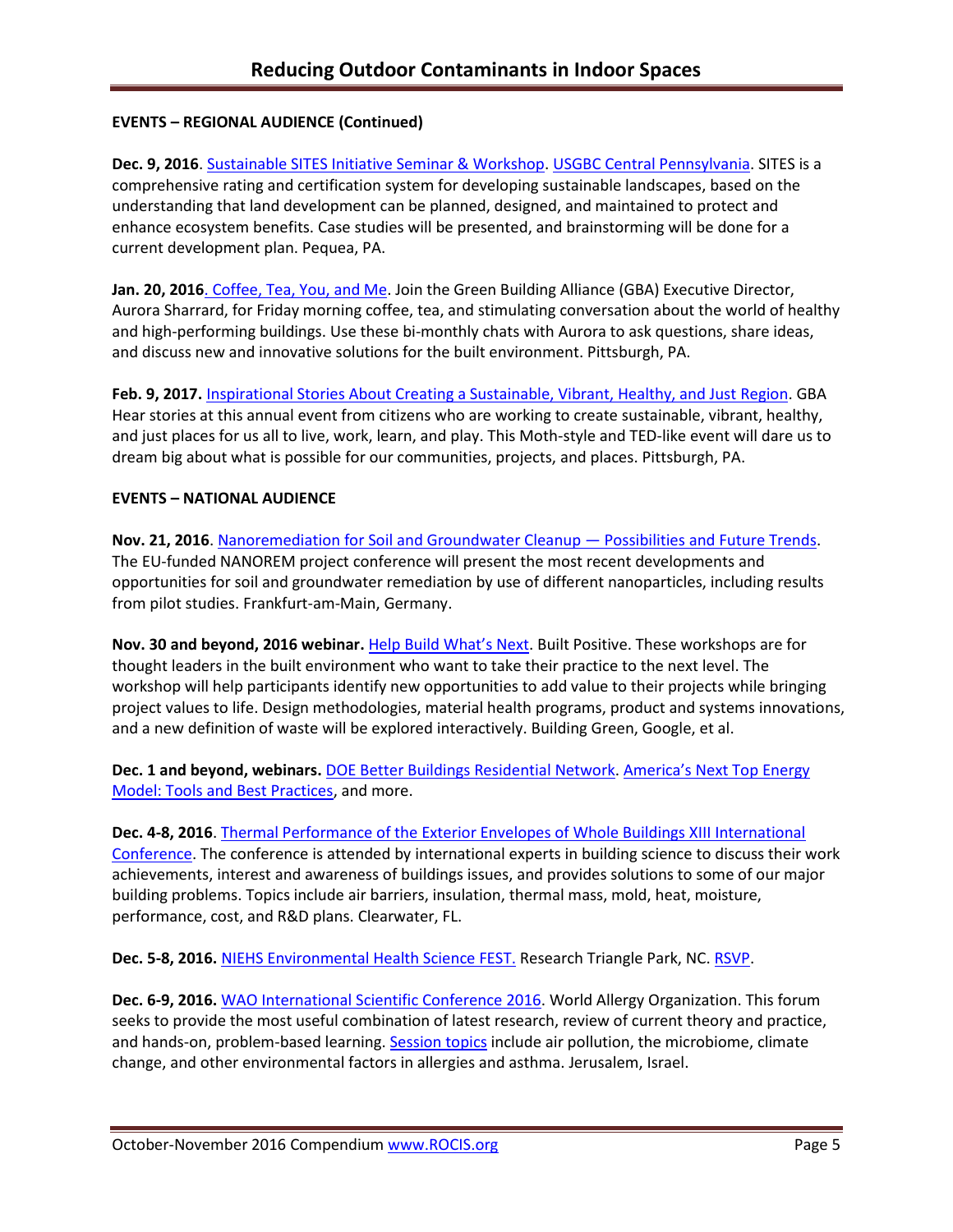## **EVENTS – NATIONAL AUDIENCE (Continued)**

**Dec. 9, 2016 seminar**. [Climate Change and Human Health:](http://www.cmu.edu/cee/events/seminar.html) Reflections on Research and Remaining Challenges[. Michelle Bell,](http://bell-lab.yale.edu/) a leading air pollution and health researcher from Yale University, will discuss research on ways climate change could impact human health. This seminar will also present the challenges associated with research on the human health consequences of climate change and potential paths forward. **Carnegie Mellon University, Pittsburgh, PA**.

**Dec. 15, 2016**[. 18th Annual Whittenberger Symposium.](https://www.hsph.harvard.edu/environmental-health/event/18-annual-whittenberger-symposium/?instance_id=1) Social determinants, chemical health outcome disparities, and exposure disparities in public housing. Dept. of Environmental Health, Harvard University, Boston, MA.

**Dec. 15, 2016, Abstracts due**[. Passive Low Energy Architecture 2017,](https://plea2017.net/) July 3-5, 2017. **'**Design to Thrive – Foundations for a Better Future**'** recognizes the enormity of the local and global challenges we face in building and refurbishing our buildings, cities and societies to both to minimize climate emissions and to adapt effectively to climate change impacts. Keynote speakers are world leading figures who will address the key issues addressing sustainable and resilient built environment. Edinburgh, Scotland.

**Dec. 19-21, 2016**. [Clean Air Through Energy Efficiency Conference \(CATEE\).](http://catee.tamu.edu/home) Texas A&M University. Share information and practices to help communities reduce the energy and water intensity of the built environment, learn from examples, and seek alternative renewable energy sources – and reduce related emissions. San Antonio, TX.

**Jan. 24-26, 2017.** [NCSE 2017: Integrating Environment and Health.](http://www.ncseconference.org/) 17th National Conference and Global Forum for Science, Policy, and the Environment. A diverse groups of individuals and experts – including researchers, educators, students, policy-makers, and entrepreneurs – will explore specific issues and develop recommendations on actionable items. Topics include environmental health, climate change, food systems, ecosystems, education, and engagement. Washington, DC.

**Feb. 1, 2017. beyond, quarterly webinar.** [Federal Committee on IAQ, Conference Call.](https://www.epa.gov/indoor-air-quality-iaq/federal-interagency-committee-indoor-air-quality) Agency updates and special presentations. Previous webinars and presentations are also available.

**Mar. 7, 2017.** Ecobuild 2017 – [Future Materials and Processes.](http://www.arcc-network.org.uk/arcc-ecobuild-2017/) This is the UK's largest and primary event dedicated to creating a more sustainable and resilient built environment. The conference and seminar program will debate key sustainability issues and showcase best practice. Regeneration is the focus, including topics such as sustainable communities and healthy places, efficiency and performance, enabling growth, and tackling the UK housing crisis. London, UK.

**Mar. 19-22, 2017**. [2017 HPC National Home Performance Conference.](http://www.homeperformance.org/conference/2017-hpc-national-home-performance-conference-trade-show) Home Performance Coalition (formerly Affordable Comfort Inc.). Learn the most current building science and technical information, strategies to run a home performance business or program efficiently, and key updates on policy, financing, and new technologies to stay ahead of the curve. Nashville, TN.

## **Apr. 5-7 2017.** [2017 Children's Environmental Health Translational Research Conference: New](http://www.cehn.org/join-us/conference/)

[Challenges.](http://www.cehn.org/join-us/conference/) CEHN 2017 will highlight cutting edge science in the fields of epidemiology, cell and molecular biology, genetics, toxicology and other pediatric environmental health disciplines, with special focus on emerging/new issues or children's health challenges. Arlington, VA.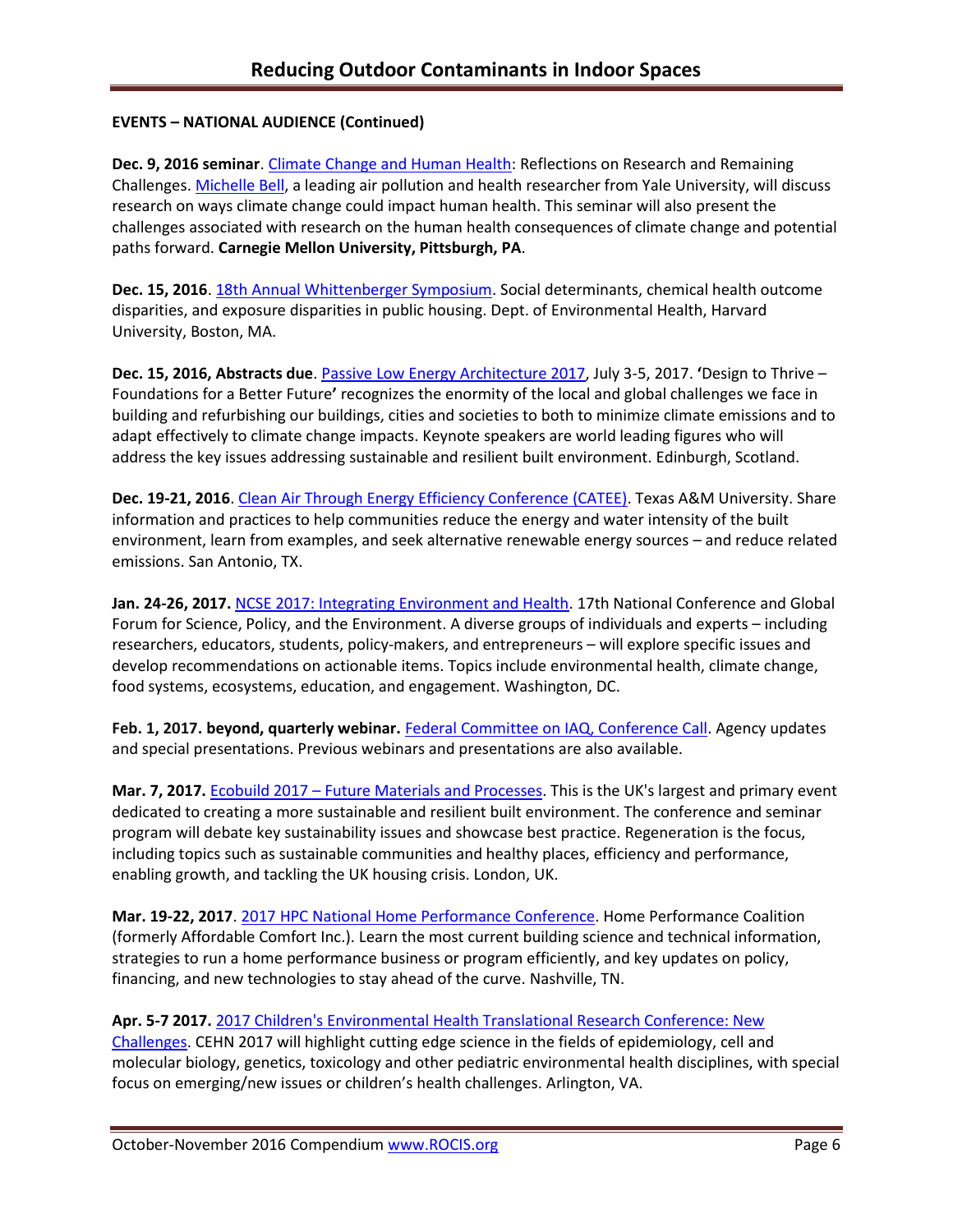## **EVENTS – NATIONAL AUDIENCE (Continued)**

**May 9-11, 2017**. National Adaptation Forum: [Action Today for a Better Tomorrow.](http://www.nationaladaptationforum.org/?utm_source=Registration+Now+Open+and+CfP+Reminder+3&utm_campaign=CfP+5+Days+Announcement&utm_medium=email) Formal trainings, facilitated practitioner presentations, and informal exchange of information. The goal is engage multiple perspectives, across sectors, geographies, or stakeholders. St. Paul, MN.

**May 10-11, 2017**. [Beyond NZEB Retrofit of Existing Buildings.](http://www.aicarr.org/Pages/EN/Upcoming%20Events/2016/50AiCARR.aspx) AiCARR. IEQ, energy efficiency, and resource efficiency in Mediterranean climates is the focus of this EU-sponsored meeting. Matera, Italy.

**May 15-17, 2017**[. Better Buildings Summit.](https://betterbuildingsinitiative.energy.gov/summit) More than 900 participants will engage in dialogue focused on sharing proven approaches. Speakers from all building sectors share how they draw on energy efficiency technologies, business practices, and partnerships to save money on utility bills, create new jobs, and improve their organization's competitiveness. Washington, D.C.

**May 17-20, 2017.** [CitSci2017.](http://citizenscience.org/2016/07/13/citsci2017-may-17-20th-in-saint-paul-minnesota/) International conference on citizen science. Saint Paul, MN.

**Jun. 5-8. 2017.** Air and Waste Management Association [2017: Bridging Environment, Health, and Energy.](http://www.awma.org/events-webinars/upcoming-events/ACE2017/about-the-conference) Examine how leaders in industry, government, academia, and citizen groups work together to improve community health and protect the environment. The Pittsburgh area is a great example of the amazing improvements in environmental quality and health that can occur when these groups are bridged together. Pittsburgh, PA.

**Jun. 5-9, 2017.** [ECCA 2017, European Climate Change Adaptation Conference: Our Climate Ready Future.](http://ecca2017.eu/conference/) The meeting will bring together the people from all sectors who deliver action on the ground – from business, industry, NGOs, local government, and communities – to share knowledge, ideas, and experience with researchers and policymakers. Glasgow, UK.

**Oct. 4-7, 2017**[. North American Passive House Network 2017: Passive House + Renewables.](http://naphnetwork.org/conference/) Share the latest developments in Passive House design, methodology, technology, and project delivery. Topics include economics, resilience, quality control, and policy. Passive House addresses buildings of every imaginable use, located in every imaginable climate, economically achieving the required deep levels of energy efficiency, while providing outstanding occupant comfort, safety, and health. Oakland, CA.

**Dec. 5-7, 2017**. [2017 National Brownfields Training Conference.](https://www.epa.gov/brownfields/2017-national-brownfields-training-conference) U.S. EPA and ICMA. Pittsburgh, PA.

## **REGIONAL NEWS**

## AIR QUALITY

[Pitt Study Shows Buses Main Source](http://pittnews.com/article/113846/top-stories/pitt-study-shows-buses-main-source-diesel-pollution/) of Diesel Pollution. Pitt researchers monitored diesel pollution levels over two years across Downtown Pittsburgh, looking at spatial and time of day variation in pollution. Jane Clougherty, the lead researcher, said that although the results pointed to buses as a contributor to the diesel pollution, the value of buses should not be dismissed. These vehicles reduce the number of cars on the road, which could lead to an overall reduction in emissions. The Port Authority is also investing in "an aggr**essive bus-replacement schedule.**" Clougherty's team at Pitt and the Allegheny County Health Department are looking into policy interventions to reduce pollution, such as changing bus routes or bus stop configurations. More information: [Executive Summary:](http://www.achd.net/air/diesel.html) [Health](http://www.achd.net/air/pubs/EcoCurrents/2016_July-Sept.pdf)  [Department article.](http://www.achd.net/air/pubs/EcoCurrents/2016_July-Sept.pdf) Nov. 16, 2016.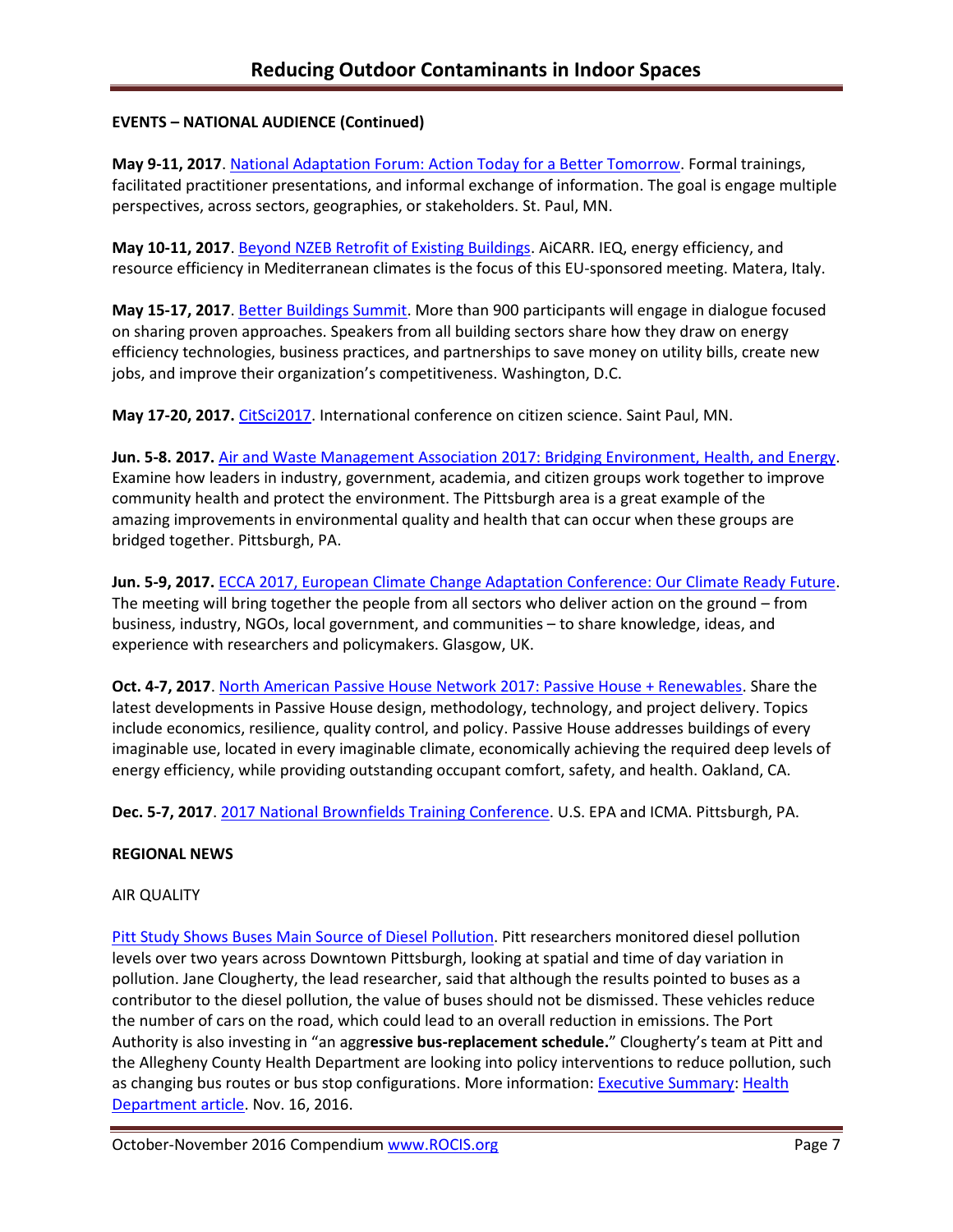## **REGIONAL NEWS** AIR QUALITY (Continued)

[Pittsburgh Air Pollution News](http://gasp-pgh.org/wp-content/uploads/hotline-2016fall-web.pdf) and Information in the GASP Hotline. Almos[t one third of major sources](http://gasp-pgh.org/2016/09/28/almost-one-third-of-major-sources-of-air-pollution-in-southwestern-pa-do-not-have-a-current-operating-permit/) lack a current operating permit for air pollution. Other topics include the health effects and regulations for wood burning, the lack of enforcement for school bus idling regulations and contracts, and the Smell [PGH app.](http://www.cmucreatelab.org/projects/Smell_Pittsburgh) Nov. 18, 2016.

[A Major Source Permit That Has Major Problems.](http://gasp-pgh.org/2016/11/14/a-major-source-permit-that-has-major-problems/) GASP raised several concerns in its comments on the draft Title V Operating Permit for the ATI Allegheny Ludlum steel mill in Brackenridge. This major source of air pollution has never had a Title V permit in the fifteen years that ACHD has had the authority to issue them. Nov. 14, 2016.

[Asbestos Problems in Allegheny County.](http://www.achd.net/air/pubs/EcoCurrents/2016_July-Sept.pdf) Many renovations and demolitions are done correctly, but the Health Department has identified large numbers of activities being performed without proper surveys or notification. Asbestos is found in schools, homes, and buildings across the county. Proper removal of asbestos is critical, considering the serious health effects asbestos poses to the public. Sep. 2016.

### GREEN BUILDING

Chartiers Valley Schools Chart [New Territory for School Design and Construction.](https://www.go-gba.org/chartiers-valley-school-district-charting-new-territory-school-design-construction/) At a recen[t Green and](http://www.greenandhealthyschoolsacademy.org/)  [Healthy Schools Academy](http://www.greenandhealthyschoolsacademy.org/) event, school district representatives, the facility designer, and Academy members spoke about what makes the new Chartiers Valley Middle and High Schools project innovative and unique, and why all schools should be considering this type of approach. These projects could become some the most influential school buildings the Pittsburgh region has yet seen. CVSD's new building process is innovative due to two different but related approaches. The first was a set of guiding principles the CVSD school community agreed upon, which became the compass for setting priorities and making decisions. The second was the truly integrative design process these buildings went through. Two advisory teams Each team discussed what 21st century learning should look like, visited innovative schools around the country, and explored the types of learning spaces that work best. Nov. 11, 2016.

[Pittsburgh 2030 District Reaches One Hundred Property Partners Milestone.](https://www.go-gba.org/one-hundred-property-partners-milestone-success/) The Pittsburgh 2030 District hi[t another](https://www.go-gba.org/pittsburgh-2030-district-exceeds-three-milestone-reduction-targets-2015/) major milestone on October 21, adding [YWCA Greater Pittsburgh](https://www.ywcapgh.org/) as its 100<sup>th</sup> Property Partner. Besides committing its headquarters located on Wood Street in Downtown Pittsburgh, the YWCA also plans to implement lessons learned through participation at locations in Homewood-Brushton and Allison Park. Nov. 7, 2016.

## SUSTAINABLE DEVELOPMENT

**Mayor Peduto Unveils P4 Tool to 'Level the Development Playing Field' in Pittsburgh.** Peduto unveiled th[e P4 Performance Measures](http://www.p4pittsburgh.org/) tool that is expected to level the development playing field. Starting in early 2017, a 12-point set of criteria created with input from hundreds of regional stakeholders will guide decision-making on [city](http://www.post-gazette.com/business/development/2016/10/12/Pittsburgh-Mayor-Bill-Peduto-reveals-plan-for-building-projects/stories/201610120076) and philanthropic contracts and investments. This tool assigns numerical values to gauge a project's likely effects on areas such as housing, rainwater, air quality, energy, innovation, and community. The second [P4 Summit](http://www.p4pittsburgh.org/pages/2016-speakers) was held recently. Oct. 11, 2016.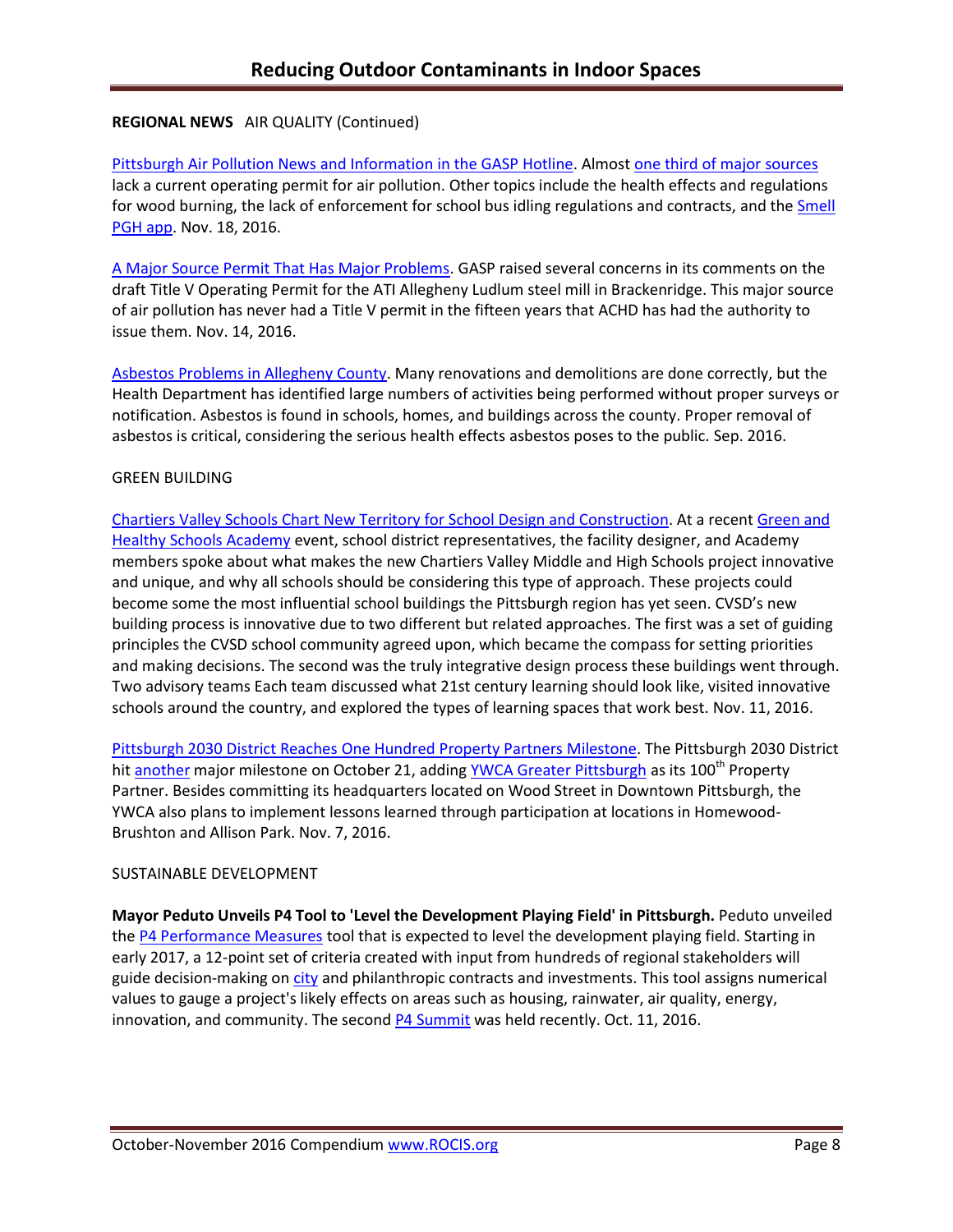# **REGIONAL NEWS (Continued)**

## FOSSIL FUELS

[In Pittsburgh's Neighborhoods, a Natural Gas Leak Every 2 Miles.](http://powersource.post-gazette.com/powersource/policy-powersource/2016/11/15/A-natural-gas-leak-every-two-miles-in-Pittsburgh-neighborhoods/stories/201611160069) When a Google Street View car carrying a methane-sniffing sensor drove around half a dozen Pittsburgh neighborhoods over the past year, it picked up 200 indications of gas leaking from old Peoples Natural Gas pipelines. The results are shown in a[n interactive map.](https://www.edf.org/climate/methanemaps) This work is the culmination of a climate action partnership between Peoples, Google, and the Environmental Defense Fund that has already mapped gas leaks in 10 other cities. Pittsburgh and several other cities with older infrastructure had a leak for every two miles surveyed. See related articles also. Nov. 16, 2016.

[Study IDs Old Gas Wells as Key Source of Leaks from Abandoned PA Wells.](http://powersource.post-gazette.com/powersource/policy-powersource/2016/11/14/Study-pinpoints-leakiest-abandoned-oil-and-gas-wells/stories/201611140178) Certain types of Pennsylvania's scores of abandoned oil and gas wells are associated with higher emissions of the greenhouse gas methane, according to [a study published Monday](http://www.pnas.org/content/early/2016/11/08/1605913113) that could help government agencies prioritize efforts to plug the biggest leaks. The study of 88 wells across Western Pennsylvania revealed that high-emitting wells tend to be natural gas wells that are either unplugged or that are plugged but vented in coal-rich areas. Researchers also estimated that PA has between 470,000 and 750,000 plugged and unplugged abandoned wells. Nov. 14, 2016.

## **OTHER NEWS**

### IEQ

[Denver Passes Big Bond Issue to Cool and Repair Schools.](http://www.denverpost.com/2016/11/08/colorado-school-bond-issue-election-results/) A [survey](file:///C:/Users/lwigington/Downloads/A%20survey%20conducted%20in%20September%20found%20that%20building%20temperatures%20reached%20as%20high%20as%2094%20degrees,%20with%20a%20total%20of%2050%20schools%20above%20Denver%20Public%20Schools%25E2%2580%2599%20comfort%20goal%20of%2079%20degrees) conducted in September found that building temperatures reached as high as 94 degrees, with a total of 50 schools above Denver Public Schools' comfort goal of 79 degrees. \$70 million of the \$5,628 M bond is for cooling schools: \$44 million on **automated nighttime air flushing** for the 79 schools without full air conditioning, \$5 million for repairing broken cooling systems, and \$21 million on AC for the district's 18 hottest school buildings. Schools without AC have a large majority of students from low-income households. The school district found that **test scores of summer students were better when AC was present**. Of the school administrators at the 79 schools without full air conditioning, 83 percent said the temperature inside their buildings during the hottest periods was **uncomfortable and impacted instruction**. Nov. 8, 2016.

[Clean, Fresh Air: Getting What](https://www.buildinggreen.com/sites/default/files/ebn/EBN_25-11.pdf) We Need. Human health probably benefits from more fresh air than current ventilation standards require. But pulling in outdoor air can mean pulling in pollution. Indoor and outdoor pollution, ventilation standards, natural ventilation, air quality sensors, and air cleaning are discussed. Pittsburgh's [PNC Tower office building](https://www.go-gba.org/tower-pnc-plaza-workplace-future/) is featured. Nov. 2016.

[Bromine-containing Dyes Dwarf Flame Retardants in House Dust.](http://cen.acs.org/articles/94/web/2016/11/Bromine-containing-dyes-dwarf-flame.html) [Researchers](http://pubs.acs.org/doi/abs/10.1021/acs.est.6b03954) found hundreds of new compounds in house dust, using a novel method to sift through the thousands of compounds in the complex mixture to identify and prioritize compounds for hazard assessment. Brominated flame retardants, known endocrine disruptors and neurotoxins, were dwarfed by the class of **brominated azo dyes**. High concentrations of the dyes were also found in cloth samples from shirts and pants, suggesting that the fabric may be the dominant source of brominated compounds in house dust. The team also found significant mutagenicity in cell assays of both the dust samples and of a chemical used to make dyes and found in the house dust. **See Also**: Related Article links on house dust toxins. Nov. 11, 2016.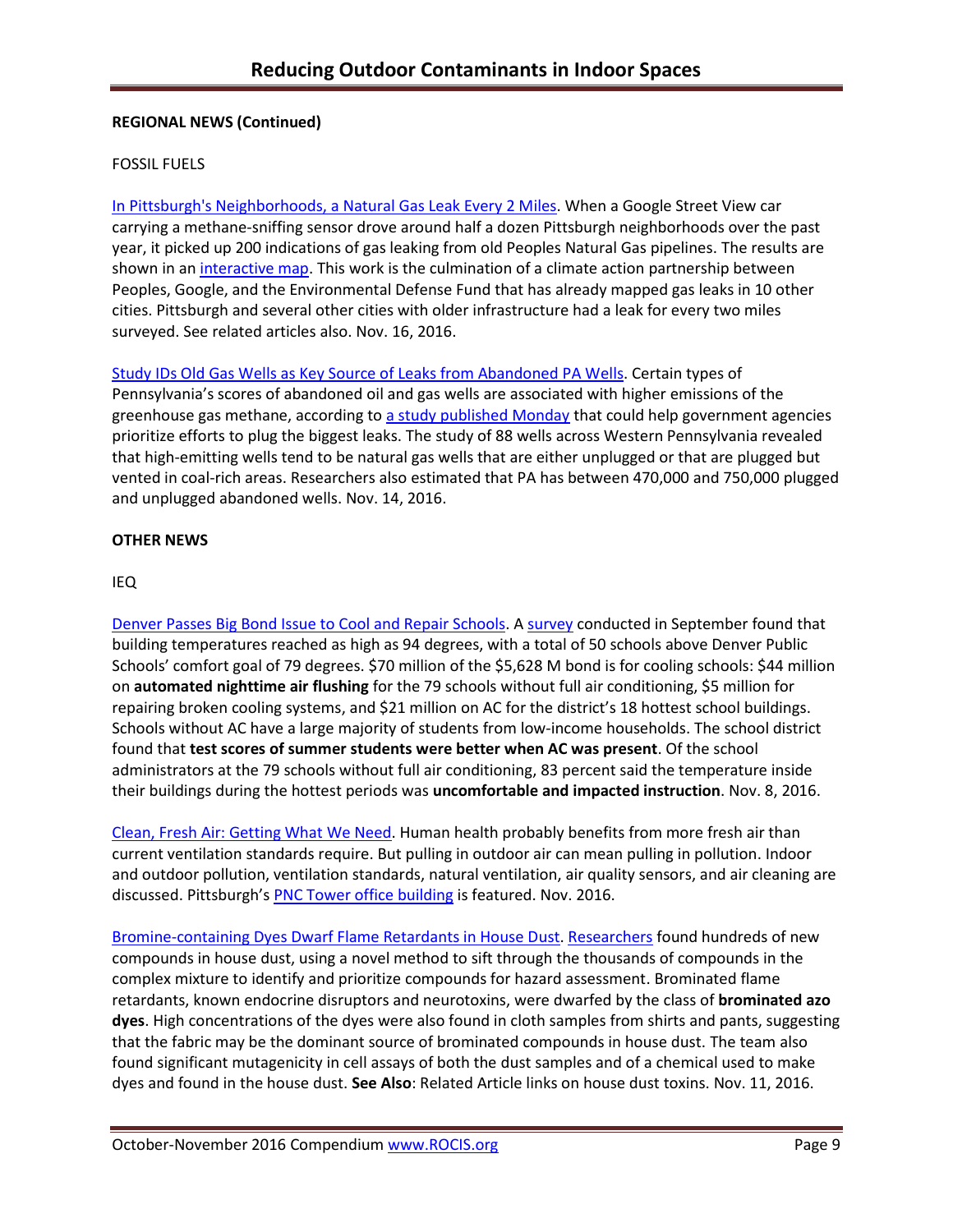## **OTHER NEWS** IEQ (Continued)

[Tips for Child Care Providers and Everyone.](http://www.cleanhealthyny.org/) Clean and Healthy New York is sending a series of tips to the child care providers they have trained on how to reduce exposures of children, pregnant women, and care providers to persistent pollutants. The tips are useful for everyone. Oct. 14, 2016.

BPI'[s Healthy Home Evaluator \(HHE\) Certification to Help Families Nationwide.](http://www.asthmacommunitynetwork.org/node/16478) The Building Performance Institute launched the national certification program for HHEs. The HHE assesses the risk of key homebased health hazards including asthma triggers, moisture and mold, VOCs, lead-based paint, asbestos, radon, carbon monoxide leaks, fire, trip, and fall hazards and pest management issues. A 2014 nationwide survey showed increasing demand for healthy home assessments, particularly in the area of asthma prevention. Thirteen states have reported that some Medicaid reimbursement is in place for home-based asthma education. As of September 2016, Missouri has determined that the HHE meets the requirements for healthy home assessment reimbursement under Medicaid.

[Why Students and Staff are Breathing Easier at a Few South Bay Schools.](http://www.dailybreeze.com/environment-and-nature/20161029/why-students-and-staff-are-breathing-easier-at-a-few-south-bay-schools) Heavy-duty air filters were recently installed there and at two Harbor Gateway schools directly exposed to heavy emissions from Port of Los Angeles truck traffic. Halliburton Energy Services paid \$180,600 for the filters as part of a civil settlement with the EPA for violating the Clean Air Act. **Similar civil settlements are likely to follow**, as state and federal air regulators work to get trucking operators to comply with environmental regulations designed to clean the air of metallic particles, soot, black carbon, nitrogen oxides and other hazardous chemicals. Oct. 29, 2016.

### ENVIRONMENTAL HEALTH

[Now More Than Ever.](http://www.cleanhealthyny.org/blog) Clean and Healthy New York plans to launch a national campaign to reduce toxics in children's products: Getting Ready for Baby. Future efforts include a focus on reducing toxics in food, from production to table. Nov. 14, 2016.

[Where There's Smoke](https://yibsfieldnotes.atavist.com/lucia_w). Yale analysis of climate change and wildfire in Alaska delivers a smoking gun to the state's land managers. Sep. 2016.

[Climate Talks Should Consider 'Immediate' Health Burden of Air P](https://www.hsph.harvard.edu/news/hsph-in-the-news/climate-talks-should-consider-immediate-health-burden-of-air-pollution/)ollution. In an [editorial](https://www.statnews.com/2016/11/14/climate-change-agreements/) published November 14, 2016 in *STAT*, [David Hunter,](https://www.hsph.harvard.edu/david-hunter/) Vincent L. Gregory Professor in Cancer Prevention at Harvard T.H. Chan School of Public Health, an[d Francesca Dominici,](https://www.hsph.harvard.edu/francesca-dominici/) professor of biostatistics and senior associate dean for research, call for actions that would mitigate climate change in the future—and alleviate the immediate health burdens from air pollution. Nov. 14, 2016.

[Valley Fever Awareness.](http://www.kerngoldenempire.com/news/valley-fever-awareness) An awareness campaign has started in Kern Co., CA to prevent this debilitating, flu-like disease caused by a soil fungus and [found in several states.](http://www.cdc.gov/features/valleyfever/) [Arizona](http://vfce.arizona.edu/research/ongoing-work-vfce) also has an aggressive awareness campaign. Nov. 16, 2016.

## ENERGY EFFICIENCY AND GREEN BUILDINGS

GreenBuild [2016: Field Notes.](https://www.go-gba.org/greenbuild-2016-notes-field-day-1/) Aurora Sharrard of GBA shares highlights from the national USGBC conference, for [Day 1](https://www.go-gba.org/greenbuild-2016-notes-field-day-1/) and [Day 2.](https://www.go-gba.org/greenbuild-2016-notes-field-summit-day/) Topics include high performance buildings, cognitive function, climate change sustainable development, life cycle assessment, biophilia, energy and water data collection from HUD multifamily homes, and USGBC-LA's [Building Resilience for Facilities Primer](http://www.resilience.la/)**.** Oct. 5-6, 2016.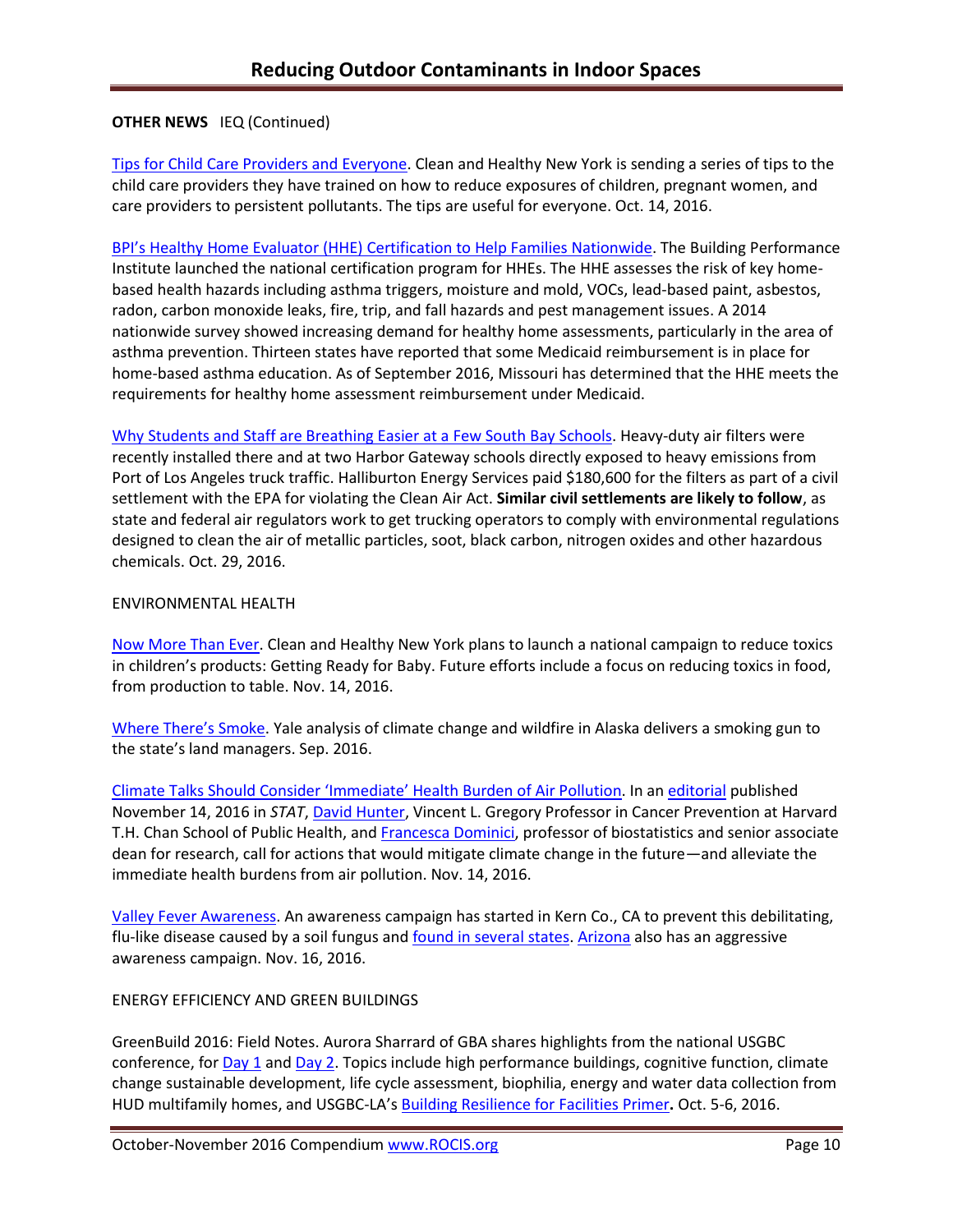## **OTHER NEWS (Continued)**

## CLIMATE CHANGE

[New Report from EU on Scaling Up Deep Energy Renovation.](http://www.buildup.eu/en/news/new-report-bpie-and-i24-scaling-deep-energy-renovation) The Buildings Performance Institute Europe and the Industrial Innovation for Competitiveness [\(i24c\)](http://i2-4c.eu/) initiative explored how Europe can rapidly ramp up the innovation and competitiveness of the construction sector to scale up the depth and rate of energy renovation. Th[e report](http://i2-4c.eu/deep-energy-renovations/) showcases several European projects in housing renovation that have demonstrated that innovation in all aspects of the process – products, services, business models and policy – offers **great opportunities to reduce the cost and increase the pace of deep energy renovation, while boosting economic growth, creating jobs and reducing emissions**. The report suggests policy recommendations at the EU, national, and local levels. Nov. 16, 2016.

[C40 launches GPC Interactive Dashboard to Explore Cities' GHG Emissions.](http://www.c40.org/blog_posts/c40-launches-gpc-interactive-dashboard-to-explore-cities-ghg-emissions) The [GPC Interactive](http://www.c40.org/other/gpc-dashboard)  [Dashboard](http://www.c40.org/other/gpc-dashboard) is an exciting new tool that allows users to explore and compare the greenhouse gas (GHG) emissions of C40 member cities reported through the Global Protocol for Community-scale GHG [Emission Inventories \(GPC\).](http://www.c40.org/gpc) Oct. 07, 2016.

[35 Finalists Chosen for Fourth-Annual C40 Cities Awards.](http://www.c40.org/blog_posts/35-finalists-chosen-for-fourth-annual-c40-cities-awards) C40 announced the 35 finalists competing in ten urban climate action categories for the fourth-annual [C40 Cities Awards,](http://www.c40.org/awards) sponsored by Bloomberg Philanthropies and BYD. **Several North American cities made the cut**. The winners will be announced on December 1, 2016. Sep. 20, 2016.

[Local Leadership: High Hopes in a Time of High Anxiety.](http://www.iscvt.org/local-leadership/) At th[e Urban Sustainability Directors Network](https://www.facebook.com/theUSDN/)  [2016](https://www.facebook.com/theUSDN/) conference, numerous North American cities shared their experiences in making progress toward cleaner, healthier, safer, fairer, and more livable cities. **Three promising, game-changing trends** were on vivid display: 1) Getting serious and systematic about social equity; 2) Accelerating the transition to clean energy (includin[g getting to zero net carbon in buildings\)](http://architecture2030.org/zero-net-carbon-a-new-definition/); and 3) Getting stronger and more resilient in the face of climate impacts. Nov. 15, 2016.

[DOE Announces New Better Buildings Zero Energy Districts Accelerator.](http://energy.gov/eere/articles/energy-department-announces-partnerships-under-new-better-buildings-zero-energy) DOE and th[e National League of](http://energy.gov/exit?url=http%3A//www.nlc.org/)  [Cities](http://energy.gov/exit?url=http%3A//www.nlc.org/) launched the [Better Buildings Zero Energy Districts Accelerator](https://betterbuildingsinitiative.energy.gov/accelerators/zero-energy-district) to move the building market toward adopting sustainable practices to achieve zero energy use in buildings. By 2030, 60% of the world's buildings will be newly built or reconstructed to support the growing population, **creating an opportunity to develop communities that are more sustainable and use less energy**. The following cities will implement a detailed master energy plan, business, and governance model within three years and share lessons learned: Denver, Huntington Beach, St. Paul, Fresno, and Buffalo. Additional partners are the Rocky Mountain Institute, National League of Cities, USGBC, and EcoDistrict. Nov. 16, 2016.

## FOSSIL FUELS

Decommissioning Fossil Fuel Power [Plants Between Now & 2030 Essential for Europe's Low Carbon](http://www.eea.europa.eu/highlights/decommissioning-fossil-fuel-power-plants)  [Future.](http://www.eea.europa.eu/highlights/decommissioning-fossil-fuel-power-plants) While the EU has made considerable progress in improving energy efficiency and using renewable energy sources, a well-planned transition out of carbon-intensive power generation is needed to meet the long-term aim of creating a low-carbon society. The EEA report '[Transforming the](http://www.eea.europa.eu/publications/transforming-the-eu-power-sector/)  [EU power sector: avoiding a carbon lock-in](http://www.eea.europa.eu/publications/transforming-the-eu-power-sector/)' calls on the EU to **seize the opportunity to 'decarbonise' the energy generating sector**, replacing ageing and end-of-life coal-fired plants with renewable energy sources where possible between now and 2030. Oct. 7, 2016.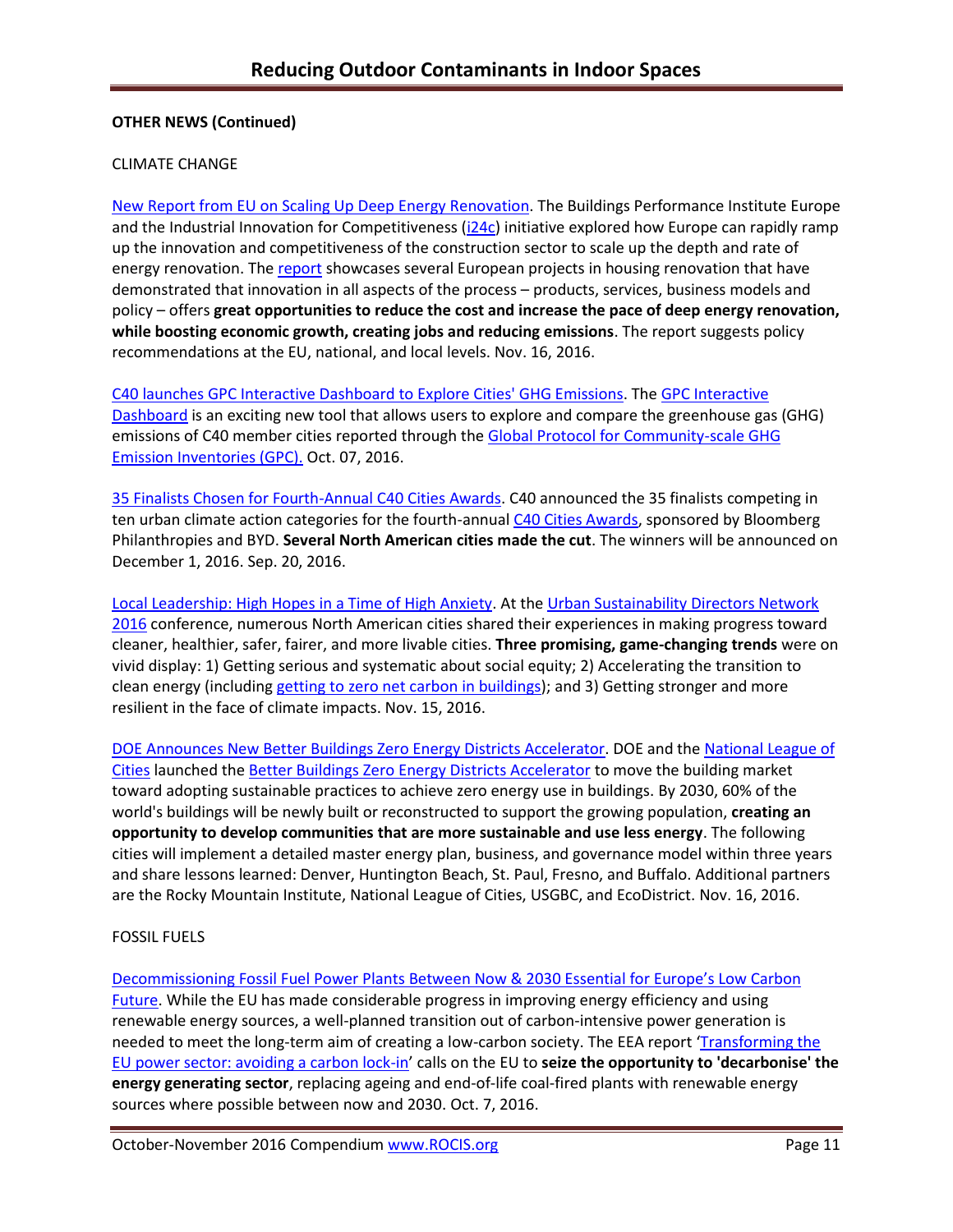## **OTHER NEWS (Continued)**

#### ENVIRONMENTAL JUSTICE

["Blueprint for a Healthier America".](http://healthyamericans.org/report/129) The Trust for America's Health released *[Blueprint for a Healthier](http://healthyamericans.org/report/129)  [America 2016: Policy Priorities for the Next Administration and Congress](http://healthyamericans.org/report/129)* which calls for a new approach to health – prioritizing improving health and addressing major epidemics in the United States. "It's time for a sea change from our current sick care system to a true health system, where we focus on preventing disease and improving quality of life … **we highlight high-impact policies that could help spare millions of Americans** from preventable health problems and save billions in avoidable healthcare costs – if we make them a priority." Besides the usual public health issues, the report also addresses environmental justice, schools, and climate change. Oct. 19, 2016.

[Largest Green Wall in Seattle Takes Shape in Georgetown.](http://www.seattleweekly.com/news/largest-green-wall-in-seattle-takes-shape-in-georgetown/) A community-led air quality project is "one of many first steps" to fight industrial pollution: toxic dust from a recycling facility. Almost all of Georgetown, and the Duwamish River Valley in South Seattle, is zoned industrial; the Duwamish River itself is now a multimillion-dolla[r Superfund site](https://yosemite.epa.gov/r10/cleanup.nsf/sites/lduwamish) whose resident fish are too toxic to consume, and the slim rectangle of family homes in the Georgetown neighborhood are flanked by industrial facilities and freight-train tracks and diesel trucks that regularly cough out all sorts of fumes and particulates. This past weekend, right in front of the recycling facility, community and youth groups put the finishing touches on South Seattle's very first "green wall". Oct. 25, 2016.

### LAND USE AND TRANSPORTATION PLANNING

[U.N. Report: Walking and Cycling Infrastructure Is Urgent Health and Climate Priority.](http://www.unep.org/newscentre/default.aspx?DocumentID=27086&ArticleID=36285) The global fleet of **private cars is projected to triple by 2050**. This will result in a staggering increase in road fatalities globally, and the increase in carbon-polluting cars will restrict the world's ability to limit the global average temperature rise to less than 2°C. The UN Environment is urging countries to: draft and implement national and local policies for Non-motorized Transport (NMT); **increase spending on walking and cycling infrastructure to at least 20% of transport budgets**; ask NMT users where they walk and ride - especially vulnerable users, and actively champion NMT. Oct. 20, 2016.

## **RESOURCES**

#### IEQ

[Environmental Health at Home and](https://www.google.com/url?sa=t&rct=j&q=&esrc=s&source=web&cd=1&cad=rja&uact=8&ved=0ahUKEwiiqf-S-rLQAhXL1CYKHVQbDIMQFggdMAA&url=https%3A%2F%2Fwww.rit.edu%2Faffiliate%2Fnysp2i%2Fsites%2Frit.edu.affiliate.nysp2i%2Ffiles%2Fdocs%2Fworkshops%2F3%2520-rgh_environmental_health_at_home__in_the_nursery_nov13_0.pdf&usg=AFQjCNEy5Qsmvf2RzPe9E7o1hZjkoXGY-w&sig2=82rwwIagS3I86niJF4lyTw) in the Nursery. Winnebeck, 2013. New York State Pollution Prevention Institute, Rochester Institute of Technology. Presentation and references on sources of toxics in the nursery and home, health effects, and **how to reduce exposures**.

[Pollution Prevention Through Child Care Provider Engagement.](https://www.rit.edu/affiliate/nysp2i/sites/rit.edu.affiliate.nysp2i/files/docs/case-studies/06-NYSP2I-CHNY_final_0.pdf) [Clean and Healthy New York,](http://www.cleanhealthyny.org/) 2015. Several groups partnered to educate child care providers in the Southern Tier of NY State in concrete pollution prevention strategies. They modified the Eco-Healthy Child Care curriculum to include information about NY State regulations and infused a focus on persistent toxic chemicals. **Over 500 providers in 300 facilities have been trained so far**, and **tools** such as checklists, prevention tips, recipes, a [Healthy Homecoming House Party kits](http://www.cleanhealthyny.org/house-party-kits) for new parents were developed. The program goals were to build a broad network of trained providers and integrate pollution prevention into the ongoing training of providers. Successes and lessons learned are documented in [a 2015 report.](http://media.wix.com/ugd/a2c2a6_e3c3133dc6c8415ba201a6e4caedb162.pdf)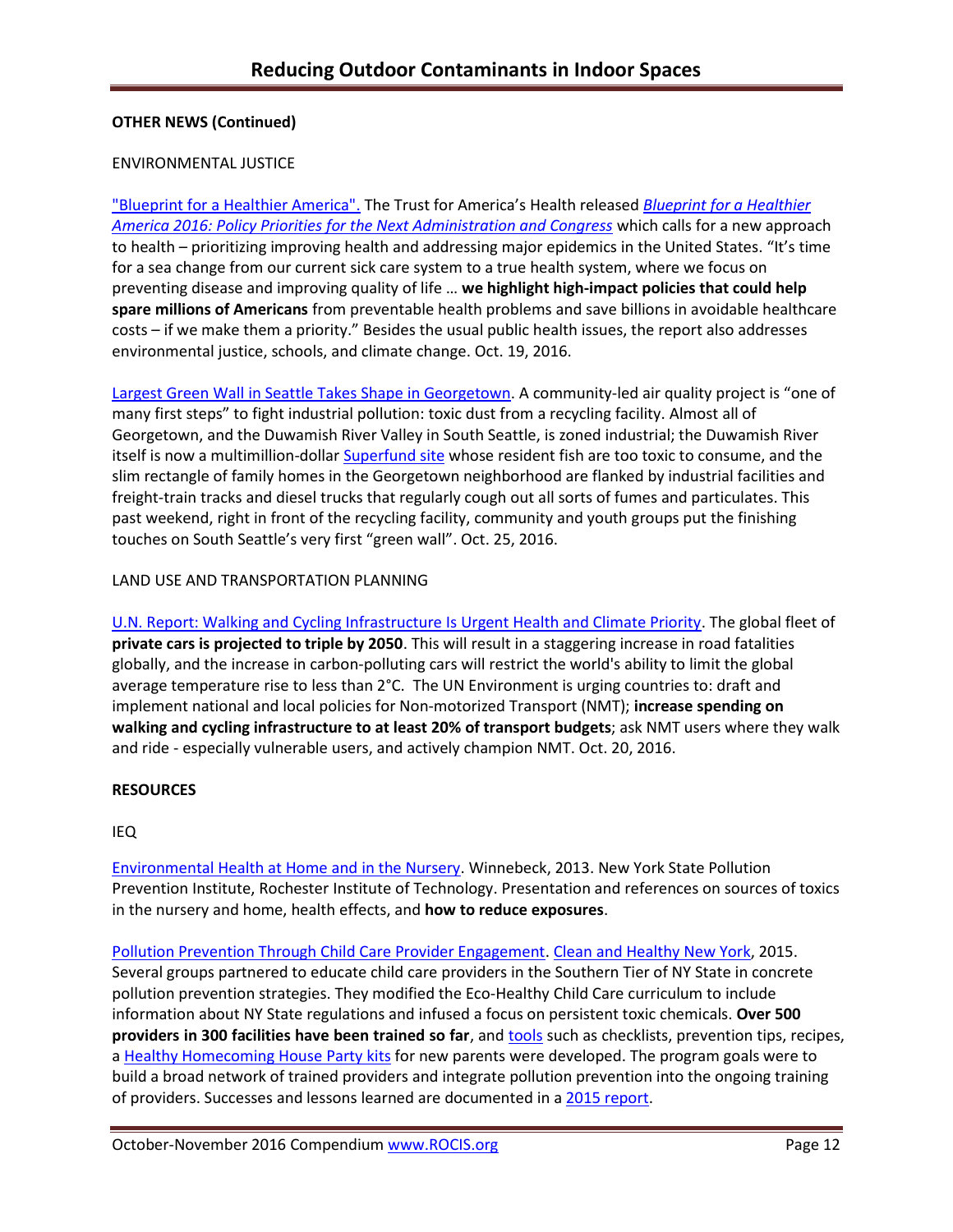## **RESOURCES (Continued)**

### ENVIRONMENTAL HEALTH

[ISEE 2016: Old and New Risks: Challenges for Environmental Epidemiology.](http://ehp03.niehs.nih.gov/isee/isee-2016/) Searchable conference abstracts on various topics.

[Air Quality Flag Program.](https://www.airnow.gov/index.cfm?action=flag_program.educational) EPA provides classroom materials to alert schools and other organizations to the local air quality forecast and helps you take action to protect your health. Each day your organization raises a flag that corresponds to how clean or polluted the air is. The color of the flag matche[s EPA's Air Quality Index \(AQI\):](http://usepa.pr-optout.com/Tracking.aspx?Data=HHL%3d8%2c82%3a3-%3eLCE583339%26SDG%3c90%3a.&RE=IN&RI=1910017&Preview=False&DistributionActionID=33553&Action=Follow+Link) green, yellow, orange, red, and purple.

[Biomonitoring California Program.](http://biomonitoring.ca.gov/) A state program with quarterly meetings for updates [on studies](http://www.biomonitoring.ca.gov/events/biomonitoring-california-scientific-guidance-panel-meeting-november-2016) of such topics as exposures and health effects of [persistent organic pollutants in teachers,](http://www.biomonitoring.ca.gov/sites/default/files/downloads/Reynolds110316.pdf) diesel exposure, furniture foam replacement, and environmental justice. Pollutants are also selected for future biomonitoring.

[Asthma Research Summaries.](http://www.asthmacommunitynetwork.org/AsthmaResearch?utm_content=&utm_medium=email&utm_name=&utm_source=govdelivery&utm_term=) Asthma Community Network. Summaries of seminal studies and listings of new research.

### GREEN AND HEALTHY BUILDINGS

[Cannabis Sustainability Symposium 2016.](http://www.cannabissustainability.org/) Top experts from across the country met to present on the industry's key environmental challenges, including energy efficiency, water management, waste minimization, and sustainable design. **New opportunities to further sustainability initiatives in 2017**  and beyond were also discussed. [Denver and Boulder, CO](file:///C:/Users/lwigington/Downloads/cultivation%20facilities) have studied peak power use in cultivation facilities.

[Moving to the Head of Class: An Energy Efficiency Resource Guide for Pennsylvania Schools.](http://keealliance.org/schools/) Keystone Energy Efficiency Alliance Energy Education Fund, 2013. This guide will help schools to start benchmarking energy consumption, operate facilities more efficiently, and ultimately, redirect money from energy bills to the primary mission of schools: education.

[NAPHN16 Conference & Expo Presentations](http://naphnetwork.org/resources/)**.** Selected presentations on "passive house" topics such as retrofits, large building air sealing, ventilation, resilience, cost and performance. Highlights and program [listings](http://naphnetwork.org/wp-content/uploads/2015/04/Passive-House-Accelerates_NAPHN16_Ebook_v3.pdf) are available.

#### **SENSORS**

[Personal Environmental Exposure Measurements: Making Sense and Making Use of](http://nas-sites.org/emergingscience/personal-exposure-measurement/) Emerging [Capabilities.](http://nas-sites.org/emergingscience/personal-exposure-measurement/) National Acad. of Science workshop webcast and materials, Nov. 16-17, 2016. This workshop explored the implications of citizen access to individual-level environmental exposure data. The workshop brought together environmental health researchers, social scientists, business and consumer representatives, science policy experts, and other professionals at the forefront of emerging technologies, ethics, science communication, and public engagement. Workshop participants provided overviews of the trends, tests, technologies, and other emerging capabilities that enable access to individual-level environmental exposure data, and discussed their **implications for risk communication, public engagement, decision making, among other key considerations for both scientists and citizens**.

October-November 2016 Compendium [www.ROCIS.org](file:///C:/Users/lwigington/Documents/02_EFFICIENCY%20PRODUCT%20INFO/00_TPF_Outdoor%20Pollutants/2015%20Email%20Blasts/www.ROCIS.org) **Page 13** Page 13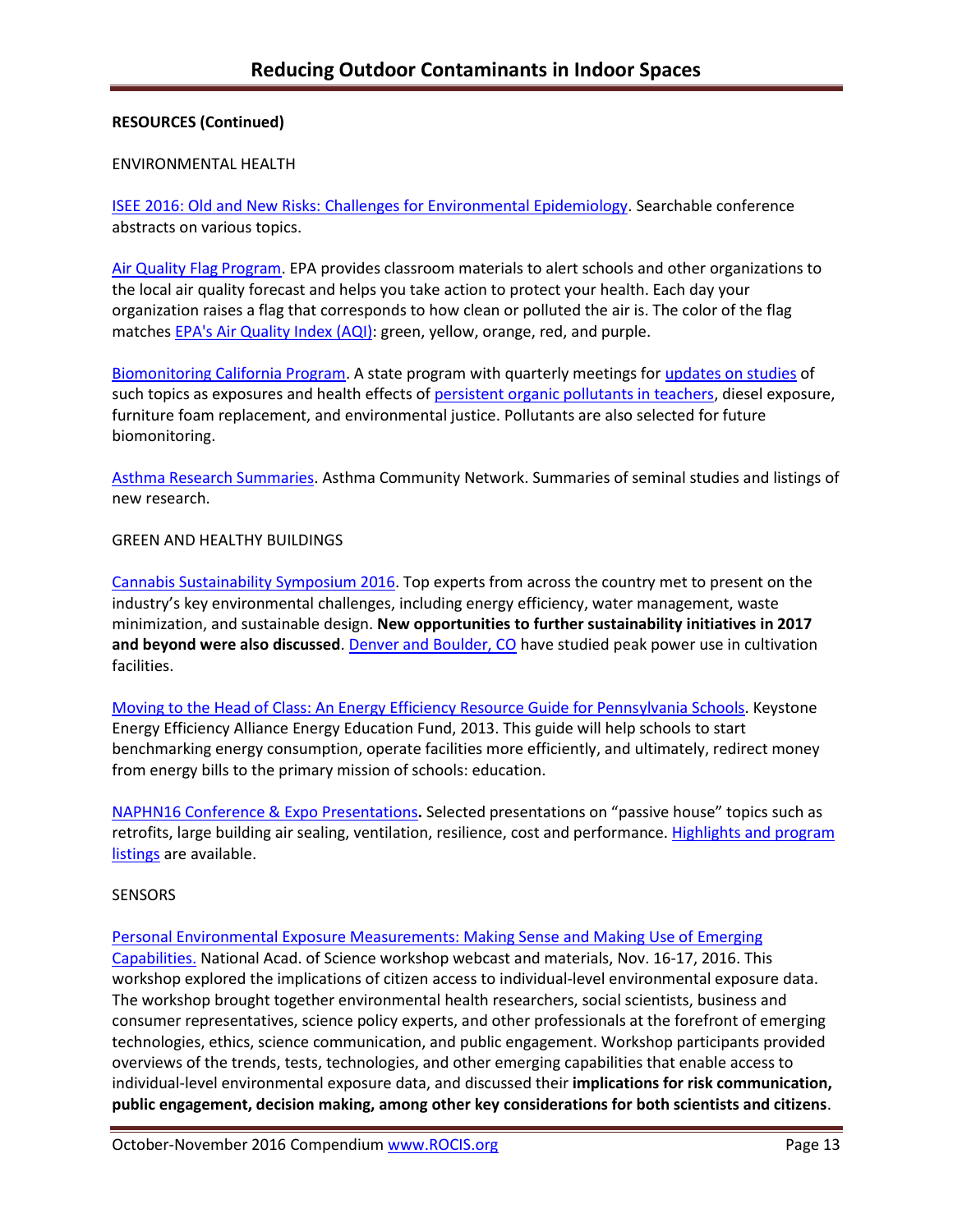## **FUNDING OPPORTUNITIES AND JOBS**

[Asthma and Allergic Diseases Research Grants.](http://www.rampasthma.org/archives/14267) NIH. The program will support centers that integrate clinical and basic research to conduct studies on the mechanisms underlying the onset and progression of diseases of interest, including asthma, rhinitis (allergic and non-allergic), chronic rhinosinusitis, atopic dermatitis, food allergy, and drug allergy. Due Apr. 3, 2017.

[Moving to the Head of the Class Awards.](http://keealliance.org/schools-award/) Keystone Energy Efficiency Alliance. K-12 schools in Pennsylvania can get prizes and recognition for all of the work they have already done to save energy and money. Due Mar. 3, 2017.

[Community-Focused Pollution Prevention Grants in New York State.](https://www.rit.edu/affiliate/nysp2i/community-programs/community-grants) NY State Pollution Prevention. **Each fall, proposals are solicited** from community organizations, municipal departments and other public sector and not-for-profit entities for projects that raise awareness and understanding of pollution prevention practices and lead to implementation at the local level. Examples of previous projects include preventing exposures in homes and nurseries, building retrofits, and environmental education.

[Anticipating the Environmental and Health Impacts and Behavioral Drivers of Deep Decarbonization.](file:///C:/Anticipating%20the%20Environmental%20Impacts%20and%20Behavioral%20Drivers%20of%20Deep%20Decarbonization%20%20Due%20Date/%2002:10:2017) EPA STAR Grant. \$6 M among 10 awards. Due Feb.10, 2017.

**Additional jobs and funding**: posted in Green Building Alliance monthly newsletters.

### **RESEARCH AND DEMONSTRATION**

IEQ

[Public Health Stops at the School House Door.](http://ehp.niehs.nih.gov/ehp530/) Paulson and Barnett, 2016. See Also: links to 2015 national [workshop](http://www.healthyschools.org/documents/Final_full_report.pdf) summaries and recommendations.

[Indoor Environmental Control Practices and Asthma Management.](http://pediatrics.aappublications.org/content/138/5/e20162589.full) Matsui et al., 2016.

Selected items from [Indoor Air, December 2016:](http://onlinelibrary.wiley.com/doi/10.1111/ina.2016.26.issue-6/issuetoc?campaign=woletoc)

Indoor inhalation intake fractions of fine particulate matter: review of influencing factors. Hodas et al.

Characterizing the bacterial communities in retail stores in the United States. Hoisington et al.

Rapid assemblage of diverse environmental fungal communities on public restroom floors. Fouquier et al.

Allergy and respiratory health effects of dampness and dampness-related agents in schools and homes: a cross-sectional study in Danish pupils. Holst et al.

Higher measured moisture in California homes with qualitative evidence of dampness, Macher et al.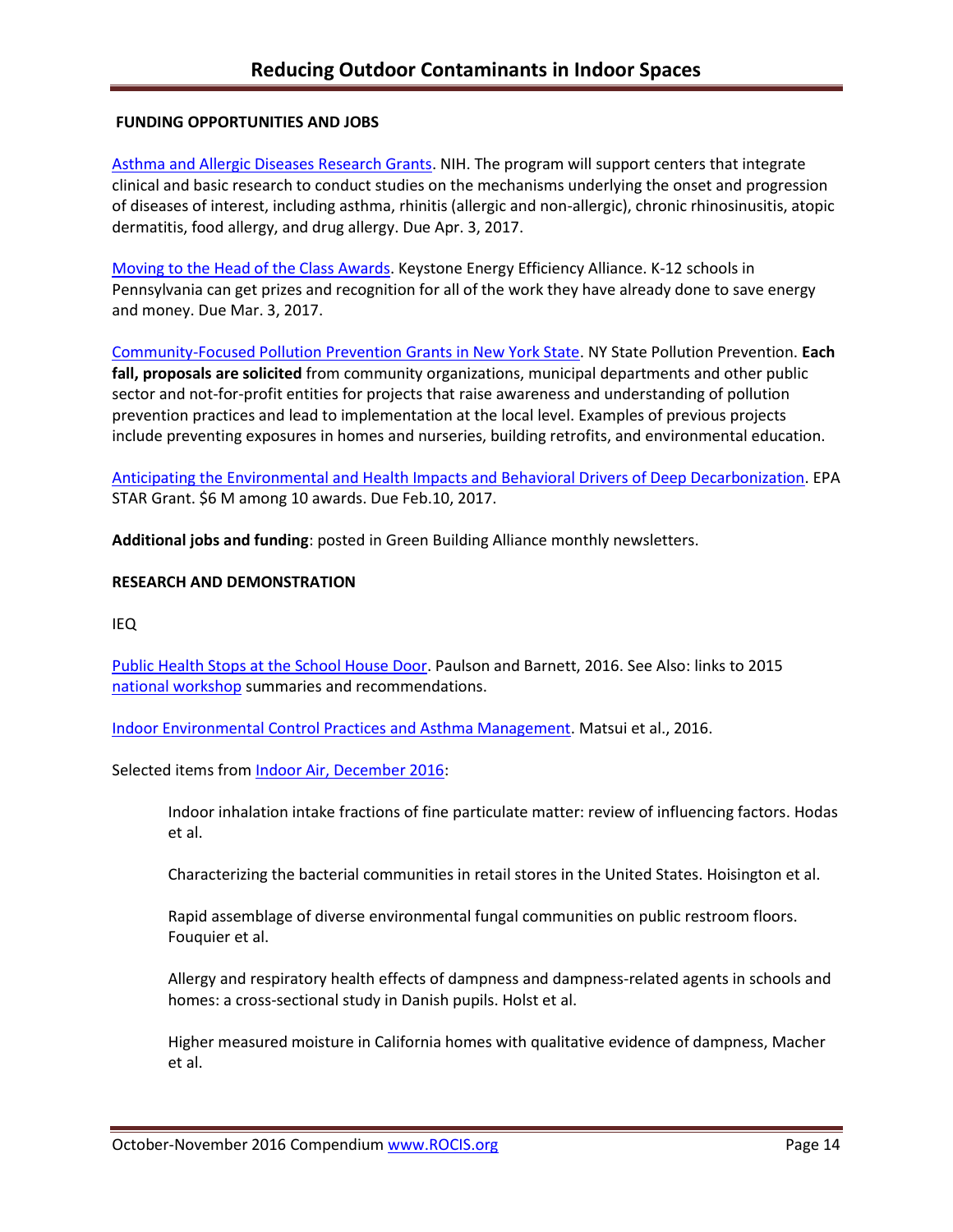## **RESEARCH AND DEMONSTRATION** IEQ (Continued)

Selected items from [Indoor Air, December 2016](http://onlinelibrary.wiley.com/doi/10.1111/ina.2016.26.issue-6/issuetoc?campaign=woletoc) (continued):

A method to measure the gas-phase SVOC concentration adjacent to material surfaces. Wu et al.

Dermal uptake directly from air under transient conditions: advances in modeling and comparisons with experimental results for human subjects. Morrison et al.

Contribution of human-related sources to indoor volatile organic compounds in a university classroom. Liu et al.

Secondary organic aerosol formation initiated by  $\alpha$ -terpineol ozonolysis in indoor air. Yang and Waring.

Particulate reactive oxygen species on total suspended particles – measurements in residences in Austin, Texas. Khurshid et al.

## ACCEPTED ARTICLES

Experimental analysis of the air velocity and contaminant dispersion of human exhalation flows. Berlanga, et al.

Model framework for integrating multiple exposure pathways to chemicals in household cleaning products. Shin et al.

Adolescent lung function associated with incense burning and the other environmental exposures at home. Chen et al.

Dermal uptake of phthalates from clothing: comparison of model to human participant results. Morrison et al.

#### EARLY VIEW

Development of a method to relate the moisture content of a building material to its water activity. Macher et al.

Indoor birch pollen concentrations differ with ventilation scheme, room location, and meteorological factors. Menzel et al.

High temporal variability in airborne bacterial diversity and abundance inside single-family residences. Emerson et al.

VOC exposures in California early childhood education environments. Hoang et al.

Particulate matter from indoor environments of classroom induced higher cytotoxicity and leakiness in human microvascular endothelial cells in comparison with those collected from corridor. Chua et al.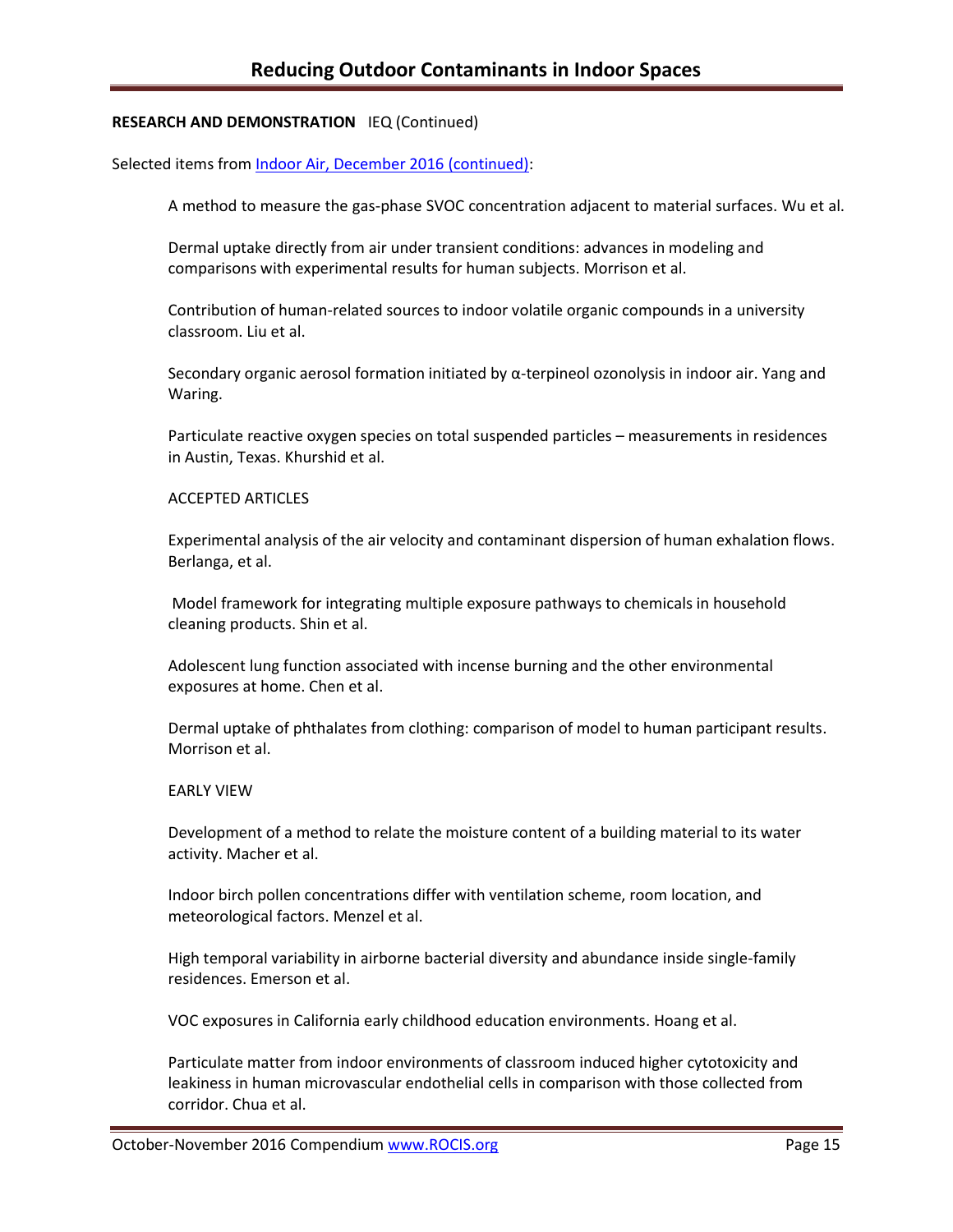## **RESEARCH AND DEMONSTRATION (Continued)**

### ENVIRONMENTAL HEALTH

[Acute Impact of Hourly Ambient Air Pollution on Preterm Birth.](http://ehp.niehs.nih.gov/ehp200/) Li et al., 2016.

A National Cohort Study of Effects of PM<sub>2.5</sub> and Ozone at Low Concentrations on Mortality in the [Continental United States.](http://ehp.niehs.nih.gov/isee/2016-o-001-4040/) Di et al., 2016 Abstract.

[School Siting Near Industrial Chemical Facilities: Findings from the U.S. Chemical Safety Board's](http://ehp.niehs.nih.gov/ehp132/)  [Investigation of the West Fertilizer Explosion.](http://ehp.niehs.nih.gov/ehp132/) Tinnery et al., 2016.

Intrauterine Inflammation and Maternal Exposure to Ambient  $PM_{2.5}$  during Preconception and Specific [Periods of Pregnancy: The Boston Birth Cohort. N](http://ehp.niehs.nih.gov/ehp243/)achman et al., 2016.

[Reducing Phthalate, Paraben, and Phenol Exposure from Personal Care Products in Adolescent Girls:](http://ehp.niehs.nih.gov/15-10514/)  [Findings from the HERMOSA Intervention Study.](http://ehp.niehs.nih.gov/15-10514/) Harley et al., 2016.

[Occupational Exposure to Endocrine-Disrupting Chemicals and Birth Weight and Length of Gestation: A](file:///C:/Users/lwigington/Downloads/ehp.niehs.nih.gov/childrens-health)  [European Meta-Analysis.](file:///C:/Users/lwigington/Downloads/ehp.niehs.nih.gov/childrens-health) Birks et al., 2016.

[Asthma Exacerbations and Traffic: Examining Relationships Using Link-based Traffic Metrics and a](http://ehjournal.biomedcentral.com/articles/10.1186/s12940-016-0184-2)  [Comprehensive Patient Database.](http://ehjournal.biomedcentral.com/articles/10.1186/s12940-016-0184-2) Lindgren et al., 2016.

[Delivering Opportunity: How Electric Buses and Trucks Can Create Jobs and Improve Public Health in](http://www.ucsusa.org/clean-vehicles/electric-vehicles/freight-electrification#.WC2KxoWsOwk)  [California.](http://www.ucsusa.org/clean-vehicles/electric-vehicles/freight-electrification#.WC2KxoWsOwk) Union of Concerned Scientists, 2016.

[Air Toxics Community Studies, 2016 National Ambient Air Monitoring Conference,](file:///C:/Users/lwigington/Downloads/2016%20National%20Ambient%20Air%20Monitoring%20Conference) St. Louis, MO. See also: [Posters](https://www.epa.gov/sites/production/files/2016-09/documents/castnet_ozone_monitoring.pdf) on wood smoke, PM, ozone, and VOC monitoring.

CLIMATE CHANGE

[Advantages of a City-scale Emission Inventory for Urban Air Quality Research and Policy: The Case of](http://www.atmos-chem-phys.net/15/12623/2015/acp-15-12623-2015.pdf) [Nanjing, a Typical Industrial City in the Yangtze River Delta, China.](http://www.atmos-chem-phys.net/15/12623/2015/acp-15-12623-2015.pdf) Zhao et al., 2015.

[Comparing City-scale Greenhouse Gas \(GHG\) Emission Accounting Methods: Implementation,](http://digital.auraria.edu/AA00000056/00001)  [Approximations, and Policy Relevance.](http://digital.auraria.edu/AA00000056/00001) Chavez, 2012.

[Urbanization and the Carbon Cycle: Current Capabilities and Research Outlook From the Natural](http://onlinelibrary.wiley.com/doi/10.1002/2014EF000255/full)  [Sciences Perspective](http://onlinelibrary.wiley.com/doi/10.1002/2014EF000255/full)*.* Hutyra et al., 2014.

ENVIRONMENTAL JUSTICE

[Effects of Local Health Interventions on Inequality in Life Expectancy: New Publicly Available Data.](http://www.asthmacommunitynetwork.org/node/16478) Chetty et al., 2016.